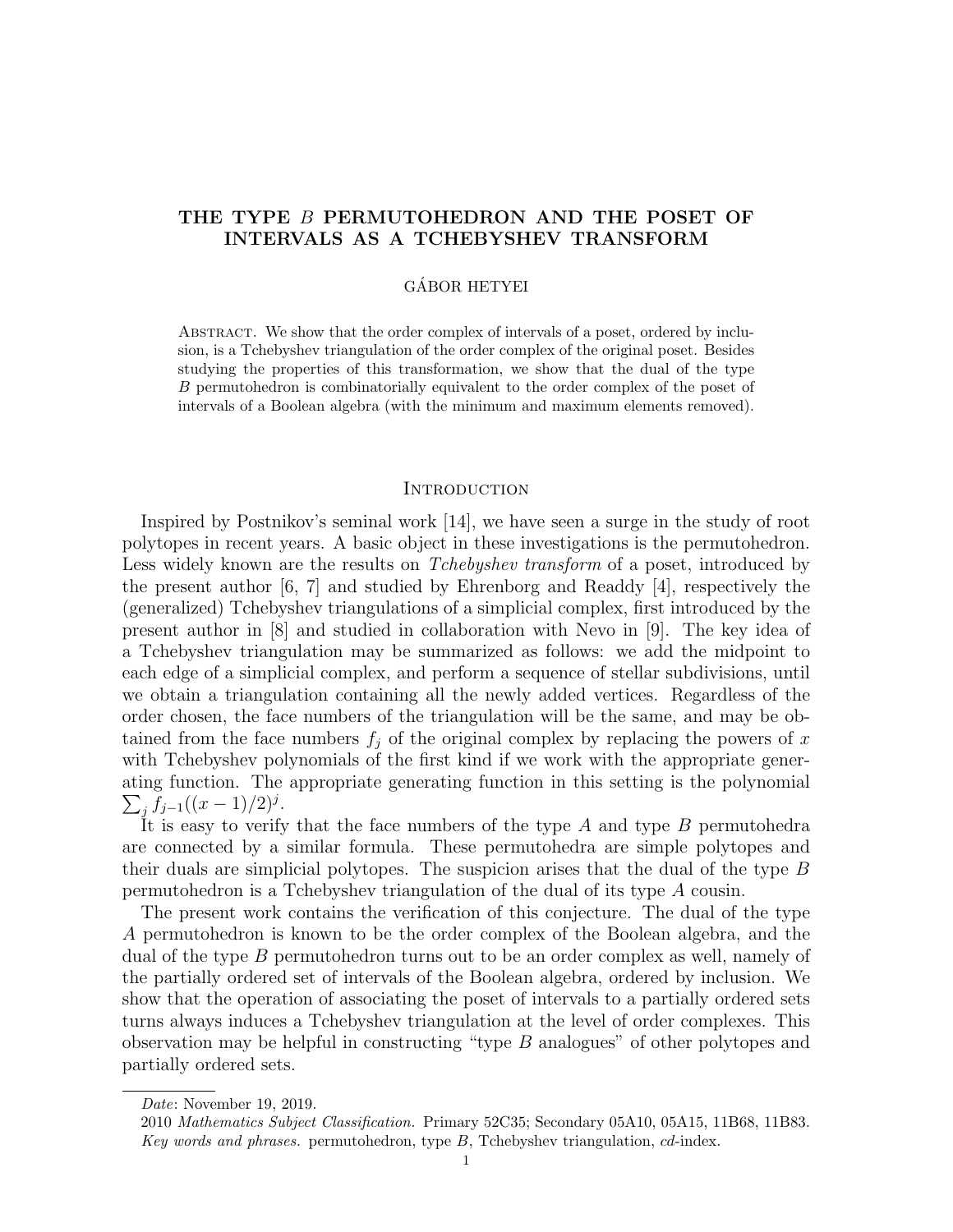#### $\alpha$  GÁBOR HETYEI

This paper is structured as follows. After the Preliminaries, we introduce the poset of intervals in Section 2 and show that the order complex of the poset of intervals is always a Tchebyshev transform of the order complex of the original poset. We also introduce a graded variant of this operation that takes a graded poset into a graded poset. In Section 2 we show that the dual of the type  $B$  permutohedron is the order complex of the graded poset of intervals of the Boolean algebra. In Section 4 we show how to compute the flag f-vector of graded a poset of intervals. The operation is recursive, unfortunately. Finally, in Section 5 we make the first steps towards computing the effect of taking the graded poset of intervals on the cd-index of an Eulerian poset.

## 1. Preliminaries

1.1. Graded Eulerian posets. A partially poset is *graded* if it contains a unique minimum element  $\hat{0}$ , a unique maximum element  $\hat{1}$  and a rank function  $\rho$  satisfying  $\rho(0) = 0$  and  $\rho(y) = \rho(x) + 1$  for each x and y such that y covers x. The numbers of chains containing elements of fixed sets of ranks in a graded poset P of rank  $n + 1$ is encoded by the flag f-vector  $(f_S(P) : S \subseteq \{1, ..., n\})$ . The entry  $f_S$  in the flag f-vector is the number of chains  $x_1 < x_2 < \cdots < x_{|S|}$  such that their set of ranks  $\{\rho(x_i) : i \in \{1, \ldots, |S|\}\}\$ is S. Inspired by Stanley [16] we introduce the upsilon*invariant* of a graded poset P of rank  $n + 1$  by

$$
\Upsilon_P(a,b) = \sum_{S \subseteq \{1,\dots,n\}} f_S u_S
$$

where  $u_S = u_1 \cdots u_n$  is a monomial in noncommuting variables a and b such that  $u_i = b$ for all  $i \in S$  and  $u_i = a$  for all  $i \notin S$ . It should be noted that the term upsilon invariant is not used elsewhere in the literature, most sources switch to the ab-index  $\Psi_P(a, b)$  defined to be equal to  $\Upsilon_P(a - b, b)$ . The ab-index may be also written as a linear combination of monomials in  $a$  and  $b$ , the coefficients of these monomials form the flag h-vector. A graded poset P is Eulerian if every nontrivial interval of P has the same number of elements of even rank as of odd rank. All linear relations satisfied by the flag f-vectors of Eulerian posets were found by Bayer and Billera [1]. A very useful and compact rephrasing of the Bayer-Billera relations was given by Bayer and Klapper in [2]: they proved that satisfying the Bayer-Billera relations is equivalent to stating that the ab-index may be rewritten as a polynomial of  $c = a + b$  and  $d = ab + ba$ . The resulting polynomial in noncommuting variables c and d is called the cd-index.

As an immediate consequence of the above cited results we obtain the following.

Corollary 1.1. The cd-index of a graded Eulerian poset P may be obtained by rewriting  $\Upsilon_P(a, b)$  as a polynomial of  $c = a + 2b$  and  $d = ab + ba + 2b^2$ .

Note that this statement is a direct consequence of  $\Upsilon_P(a-b,b) = \Psi_P(a,b)$  which is equivalent to  $\Upsilon_P(a, b) = \Psi_P(a + b, b)$ .

1.2. Tchebyshev triangulations and Tchebyshev transforms. A finite simplicial complex  $\triangle$  is a family of subsets of a finite vertex set V. The elements of  $\triangle$  are called faces, subject to the following rules: a subset of any face is a face and every singleton is a face. The dimension of a face is one less than the number of its elements, the dimension  $d-1$  of the complex  $\triangle$  is the maximum of the dimension of its faces. The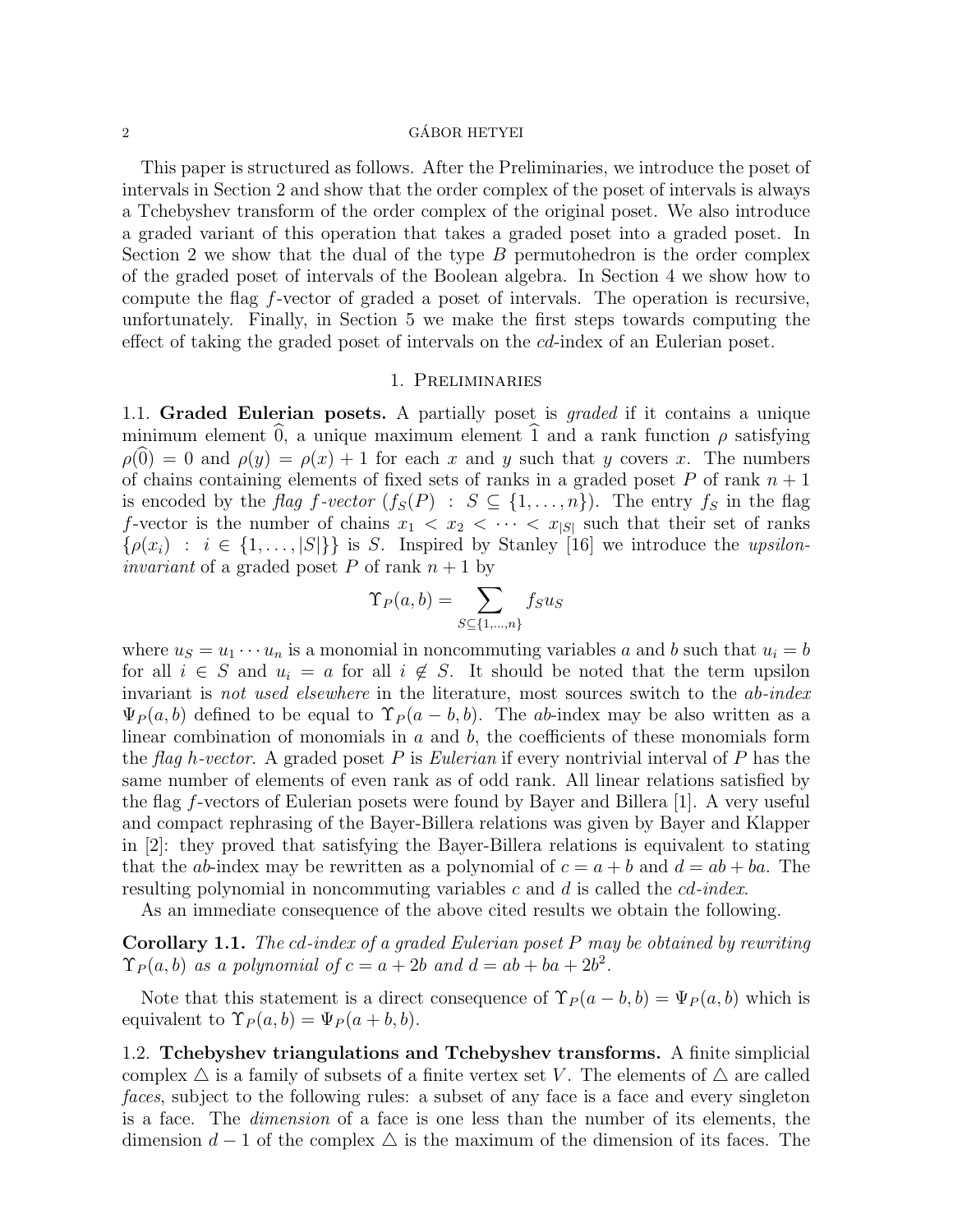number of j-dimensional faces is denoted by  $f_j(\Delta)$  and the vector  $(f_{-1}, f_0, \ldots, f_{d-1})$  is the f-vector of the simplicial complex. We define the F-polynomial  $F_{\Delta}(x)$  of a finite simplicial complex  $\triangle$  as

$$
F_{\Delta}(x) = \sum_{j=0}^{d} f_{j-1}(\Delta) \cdot \left(\frac{x-1}{2}\right)^j.
$$
 (1.1)

The join  $\Delta_1 * \Delta_2$  of two simplicial complexes  $\Delta_1$  and  $\Delta_2$  is the simplicial complex  $\Delta_1 * \Delta_2 = \{ \sigma \cup \tau : \sigma \in \Delta_1, \tau \in \Delta_2 \}.$  It is easy to show that the F-polynomials satisfy  $F_{\Delta_1 * \Delta_2}(x) = F_{\Delta_1}(x) \cdot F_{\Delta_2}(x)$ . A special instance of the join operation is the suspension operation: the suspension  $\Delta * \partial(\Delta^1)$  of a simplicial complex  $\Delta$  is the join of  $\Delta$  with the boundary complex of the one dimensional simplex. (A  $(d-1)$ -dimensional simplex is the family of all subsets of a  $d$ -element set, its boundary is obtained by removing its only facet from the list of faces.) The *link* of a face  $\sigma$  is the subcomplex  $\lim_{\Delta(\sigma) = {\tau \in \Delta : \sigma \cap \tau = \emptyset, \sigma \cup \tau \in K}.$  A special type of simplicial complex we will focus on is the *order complex*  $\Delta(P)$  of a finite partially ordered set P: its vertices are the elements of  $P$  and its faces are the increasing chains. The order complex of a finite poset is a flag complex: its minimal non-faces are all two-element sets (these are the pairs of incomparable elements).

Every finite simplicial complex  $\triangle$  has a standard geometric realization in the vector space with a basis  $\{e_v : v \in V\}$  indexed by the vertices, where each face  $\sigma$  is realized by the convex hull of the basis vectors  $e_v$  indexed by the elements of  $\sigma$ .

**Definition 1.2.** We define a Tchebyshev triangulation  $T(\triangle)$  of a finite simplicial complex  $\triangle$  as follows. We number the edges  $e_1, e_2, \ldots, e_{f_1(\triangle)}$  in some order, and we associate to each edge  $e_i = \{u_i, v_i\}$  a midpoint  $w_i$ . We associate a sequence  $\Delta_0 :=$  $\Delta, \Delta_1, \Delta_2, \ldots, \Delta_{f_1(\Delta)}$  of simplicial complexes to this numbering of edges, as follows. For each  $i \geq 1$ , the complex  $\Delta_i$  is obtained from  $\Delta_{i-1}$  by replacing the edge  $e_i$  and the faces contained therein with the one-dimensional simplicial complex  $L_i$ , consisting of the vertex set  $\{u_i, v_i, w_i\}$  and edge set  $\{\{u_i, w_i\}, \{w_i, v_i\}\}$ , and by replacing the family of faces  $\{e_i \cup \tau : \tau \in \text{link}(e_i)\}\)$  containing  $e_i$  with the family of faces  $\{\sigma' \cup \tau : \sigma' \in L_i\}.$ In other words, we subdivide the edge  $e_i$  into a path of length 2 by adding the midpoint  $w_i$  and we also subdivide all faces containing  $e_i$ , by performing a stellar subdivision.

It has been shown in [9] in a more general setting that a Tchebyshev triangulation of  $\triangle$  as defined above is indeed a triangulation of  $\triangle$  in the following sense: if we consider the standard geometric realization of  $\Delta$  and associate to each midpoint w the midpoint of the line segment realizing the corresponding edge  $\{u, v\}$  then the convex hulls of the vertex sets representing the faces of  $T(\triangle)$  represent a triangulation of the geometric realization of  $\triangle$ . Furthermore, a direct consequence of [9, Theorem 3.3] is the following theorem.

**Theorem 1.3** (Hetyei and Nevo). All Tchebyshev triangulations of a simplicial complex have the same f-vector.

The following result has been shown in [8, Proposition 3.3] for a specific Tchebyshev triangulation. By the preceding theorem it holds for all Tchebyshev triangulations and motivates the choice of the terminology. The Tchebyshev transform of the first kind of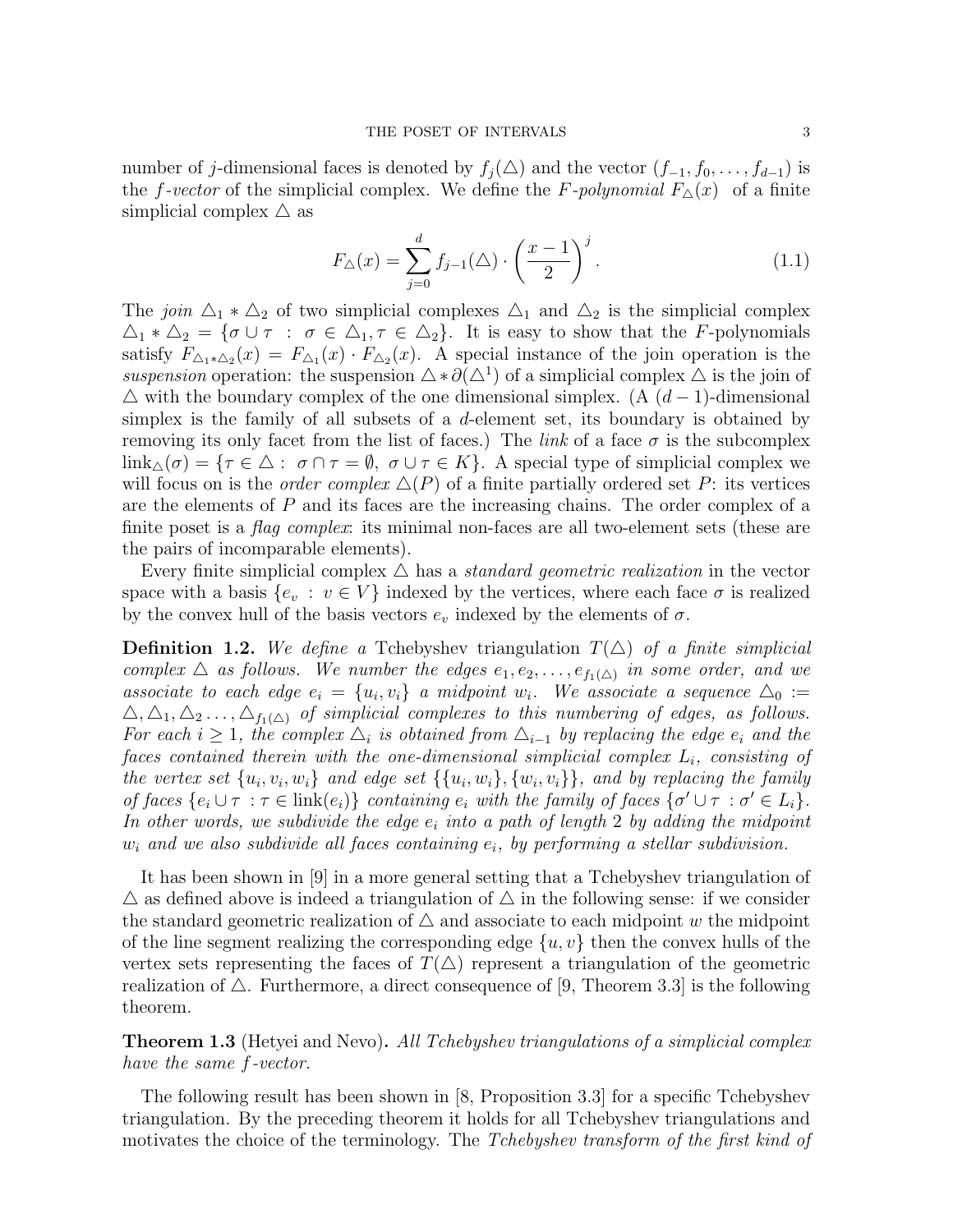polynomials used in the next result is the linear map  $T : \mathbb{R}[x] \longrightarrow \mathbb{R}[x]$  sending  $x^n$  into the Tchebyshev polynomial of the first kind  $T_n(x)$ .

**Theorem 1.4.** For any finite simplicial complex  $\triangle$ , the F-polynomial of any Tchebyshev triangulation  $T(\Delta)$  is the Tchebyshev transform of the first kind of the F-polynomial of  $\triangle$ :

$$
F_{T(\triangle)}(x) = T(F_{\triangle}(x)).
$$

The notion of the Tchebyshev triangulation of a simplicial complex was motivated by a poset operation, first considered in [6] and formally introduced in [7] .

**Definition 1.5.** Given a locally finite poset  $P$ , its Tchebyshev transform of the first kind  $T(P)$  is the poset whose elements are the intervals  $[x, y] \subset P$  satisfying  $x \neq y$ , ordered by the following relation:  $[x_1, y_1] \leq [x_2, y_2]$  if either  $y_1 \leq x_2$  or both  $x_1 = x_2$  and  $y_1 \leq y_2$  hold.

A geometric interpretation of this operation may be found in [7, Theorem 1.10]. The graded variant of this poset operation is defined in  $[4]$ . Given a graded poset P with minimum element  $\hat{0}$  and maximum element  $\hat{1}$ , we introduce a new minimum element  $-\widehat{1}$  < 0 and a new maximum element  $\widehat{2}$ . The graded Tchebyshev transform of the first *kind* of graded poset P is then the interval  $[(-1,0), (1,2)]$  in  $T(P \cup \{-1,2\})$ . By abuse of notation we also denote the graded Tchebyshev transform of a graded poset P by  $T(P)$ . It is easy to show that  $T(P)$  is also a graded poset, whose rank is one more than that of P. The following result may be found in [8, Theorem 1.5].

**Theorem 1.6.** Let P be a graded poset and  $T(P)$  its graded Tchebyshev transform. Then the order complex  $\Delta(T(P) \setminus \{(-1,0), (1,2)\})$  is a Tchebyshev triangulation of the suspension of  $\Delta(P \setminus {\widehat{0}, \widehat{1}}).$ 

As a consequence of Theorem 1.6, we have

$$
F_{\Delta(T(P)\setminus\{(\widehat{-1},\widehat{0}),(\widehat{1},\widehat{2})\})} = T(x \cdot F_{\Delta(P\setminus\{\widehat{0},\widehat{1}\})}).
$$
\n(1.2)

It has been shown by Ehrenborg and Readdy [4] that there is a linear transformation assigning to the flag f-vectors of each graded poset Pof rank  $n + 1$  the flag f-vector of its Tchebyshev transform of the first kind  $T(P)$ . For Eulerian posets, they also compute the effect on the cd-index of taking the Tchebyshev transform of the first kind.

1.3. **Permutohedra of type** A and B. Permutohedra of type A and B have a vast literature, the results cited here may be found in [5] and in [17].

The type A permutohedron  $\text{Perm}(A_{n-1})$  is the convex hull of the n! vertices  $(\pi(1),\ldots,\pi(n)) \in \mathbb{R}^n$ , where  $\pi$  is any permutation of the set  $[1,n] := \{1,2,\ldots,n\}.$ 

The type B permutohedron  $\text{Perm}(B_n)$  is the convex hull of all points of the form  $(\pm \pi(1), \pm \pi(2), \ldots, \pm \pi(n)) \in \mathbb{R}^n$ . Combinatorially equivalent polytopes may be obtained by taking the  $A_{n-1}$ -orbit, respectively  $B_n$  orbit, of any sufficiently generic point in an  $(n-1)$ -dimensional (respectively *n*-dimensional) space, and the convex hull of the points in the orbit. [5, Section 2].

The type A and B permutohedra are simple polytopes, their duals are simplicial polytopes. The boundary complexes of these duals are combinatorially equivalent to the Coxeter complexes of the respective Coxeter groups. The Coxeter complex of the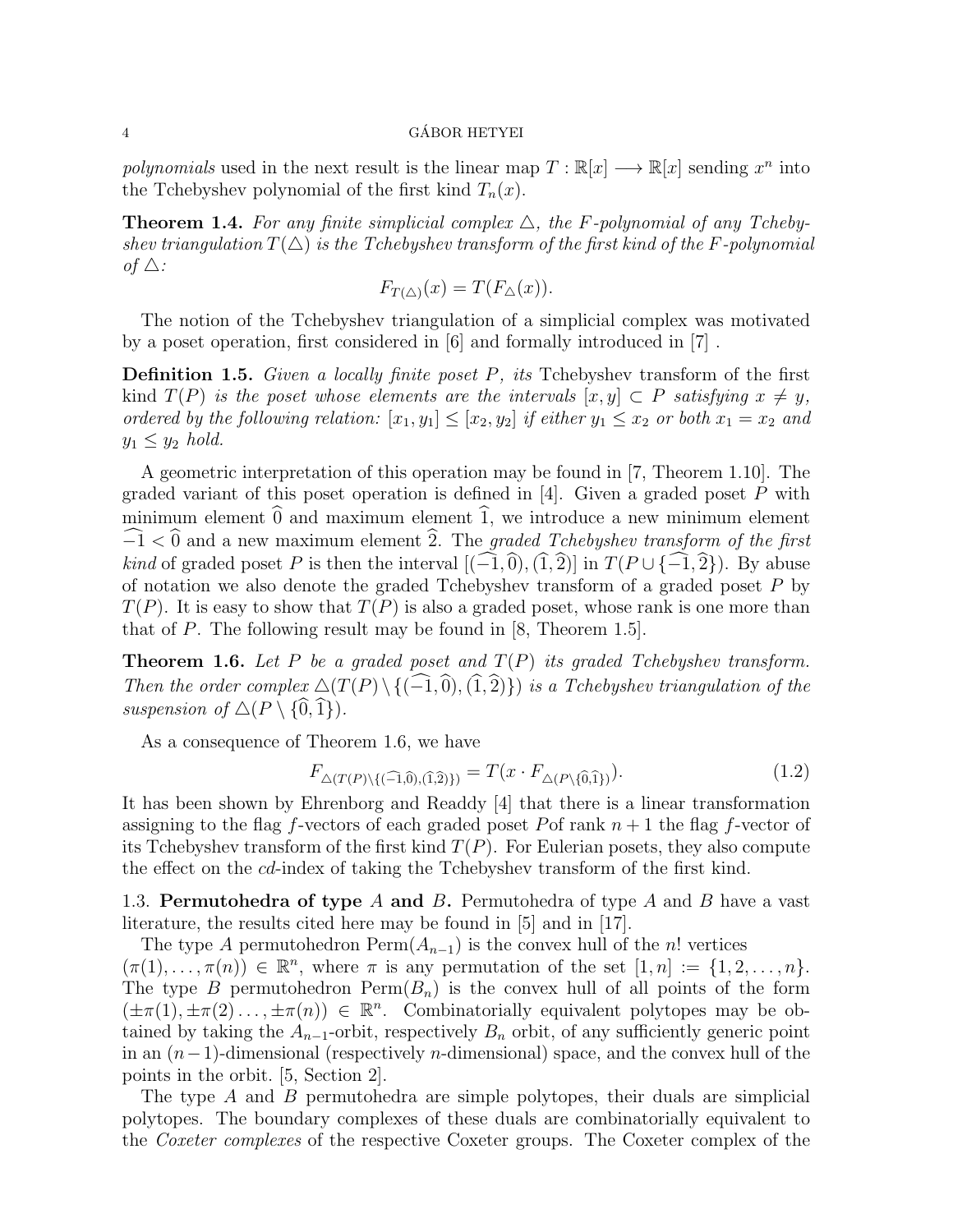symmetric group  $A_{n-1}$  on  $[1, n]$  is the order complex of  $P([1, n]) - \{\emptyset, [1, n]\}\)$ , where  $P([1,n])$  is the Boolean algebra of rank n. The Coxeter complex of the Coxeter group  $B_n$ is the order complex of the face lattice of the n-dimensional crosspolytope [17, Lecture 1]. In either case we consider the order complexes of the respective graded posets without their unique minimum and maximum elements: adding these would make the order complex contractible, whereas the boundary complexes of simplicial polytopes are homeomorphic to spheres. The standard  $n$ -dimensional crosspolytope is the convex hull of the vertices  $\{\pm e_i : i \in [1,n]\}$ , where  $\{e_1, e_2, \ldots, e_n\}$  is the standard basis of  $\mathbb{R}^n$ . Each nontrivial face of the crosspolytope is the convex hull of a set of vertices of the form  $\{e_i, i \in K^+\} \cup \{-e_i, i \in K^-\}$ , where  $K^+$  and  $K^-$  is are disjoint subsets of  $[1, n]$  and their union is not empty. Keeping in mind that each face of a polytope is the intersection of all the facets containing it, we have the following consequence.

**Corollary 1.7.** Each facet of Perm $(B_n)$  is uniquely labeled with a pair of sets  $(K^+, K^-)$ where K<sup>+</sup> and K<sup>-</sup> is are subsets of [1, n], satisfying  $K^+ \subseteq [1, n] - K^-$  and  $(K^+, [1, n] K^-$ )  $\neq$  ( $\emptyset$ , [1, n]). For a set of valid labels

$$
\{(K_1^+, K_1^-), (K_2^+, K_2^-), \dots, (K_m^+, K_m^-)\}
$$

the intersection of the corresponding set of facets is a nonempty face of  $\text{Perm}(B_n)$  if and only if

$$
K_1^+ \subseteq K_2^+ \subseteq \cdots \subseteq K_m^+ \subseteq [1, n] - K_m^- \subseteq [1, n] - K_{m-1}^- \subseteq \cdots \subseteq [1, n] - K_1^-
$$
 holds.

The triangle of f-vectors of the duals to the type  $B$  permutohedra is given in sequence A145901 in [13].

### 2. The poset of intervals as a Tchebyshev transform

Corollary 1.7 inspires considering the following operation on partially ordered sets.

**Definition 2.1.** An interval  $[u, v]$  in a partially ordered set P is the set of all elements  $w \in P$  satisfying  $u \leq w \leq v$ . For a finite partially ordered set P we define the poset  $I(P)$  of the intervals of P as the set of all intervals  $[u, v] \subseteq P$ , ordered by inclusion.

We may identify the singleton intervals  $[u, u]$  in  $I(P)$  with the elements of P. This subset of elements forms an antichain in  $I(P)$ , however, under this identification, the order complex of  $I(P)$  looks like a triangulation of the order complex of P, see Figures 1 and 2. Figure 1 shows a partially ordered set and its order complex. The poset of its intervals and the order complex thereof may be seen in Figure 2.



FIGURE 1. A partially ordered set P and its order complex  $\Delta(P)$ 

In Figure 2 we marked the vertices of the order complex associated to non-singleton intervals with white circles.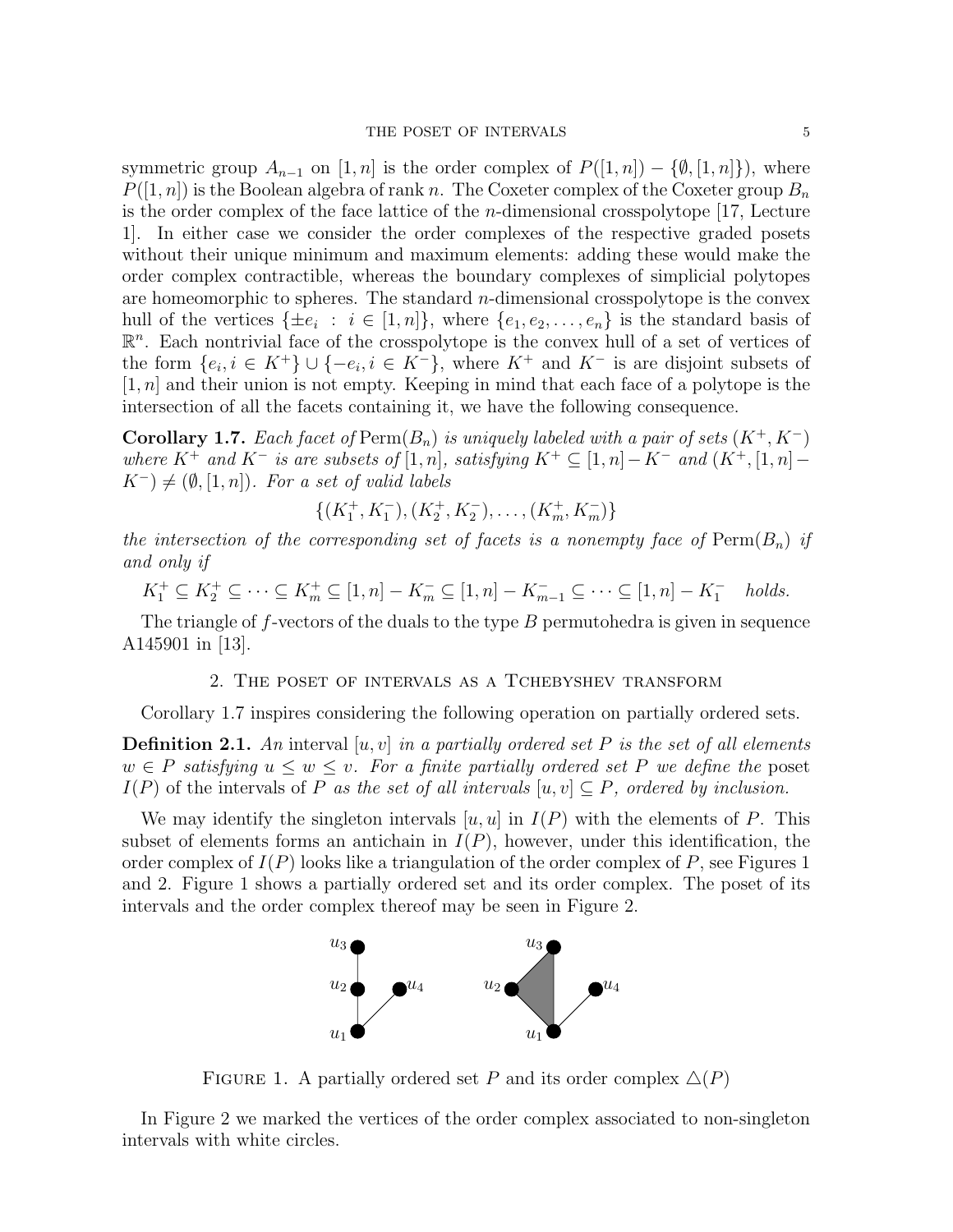

FIGURE 2. The poset  $I(P)$  of intervals of P and its order complex

**Theorem 2.2.** For any finite partially ordered set P the order complex  $\Delta(I(P))$  of its poset of intervals is isomorphic to a Tchebyshev triangulation of  $\Delta(P)$  as follows. For each  $u \in P$  we identify the vertex  $[u, u] \in \Delta(I(P))$  with the vertex  $u \in \Delta(P)$  and for each nonsingleton interval  $[u, v] \in I(P)$  we identify the vertex  $[u, v] \in \Delta(I(P))$  with the midpoint of the edge  $\{[u, u], [v, v]\}$ . We number the midpoints  $[u_1, v_1], [u_2, v_2], \ldots$  in such an order that  $i < j$  holds whenever the interval  $[u_i, v_i]$  contains the interval  $[u_j, v_j]$ .

Proof. We illustrate the Tchebyshev triangulation process with the poset shown in Figure 2. We list its nonsingleton intervals in the following order:  $[u_1, u_3], [u_1, u_2]$ , [ $u_2, u_3$ ], [ $u_1, u_4$ ]. Figure 3 shows the stage of the process when we already added [ $u_1, u_3$ ] and  $[u_1, u_2]$  but none of the remaining nonsingleton intervals. The following statement



FIGURE 3. The second step of the Tchebyshev triangulation process

may be shown by induction on the number of stages in the process: in each stage, the resulting complex is a flag complex, whose minimal nonfaces are the following:

- (1) Pairs of singletons  $\{[u, u], [v, v]\}$  such that u and v are not comparable in P.
- (2) Pairs of singletons  $\{[u, u], [v, v]\}$  such that  $u < v$  holds in P, but the interval  $[u, v]$  has already been added to the triangulation.
- (3) Pairs of intervals from  $I(P)$  such that neither one contains the other.

In each stage of the process, the nonsingleton interval  $[u, v]$  added is the first midpoint of any edge whose endpoints are contained in the interval  $[u, v]$  of P. At the beginning of the stage the restriction of the current complex to intervals contained in  $[u, v]$  only contains singleton intervals, and it is isomorphic to the order complex of  $[u, v]$ . Subdividing the edge  $\{[u, u], [v, v]\}$  and all faces containing this edge results in a complex where both  $[u, u]$  and  $[v, v]$  can not appear in the same face any more, each such face is replaced with 2 faces: one containing  $\{[u, u], [u, v]\}$  the other containing  $\{[v, v], [u, v]\}$ . All intervals  $[u, v']$  containing  $[u, v]$  have already been added in a previous stage, and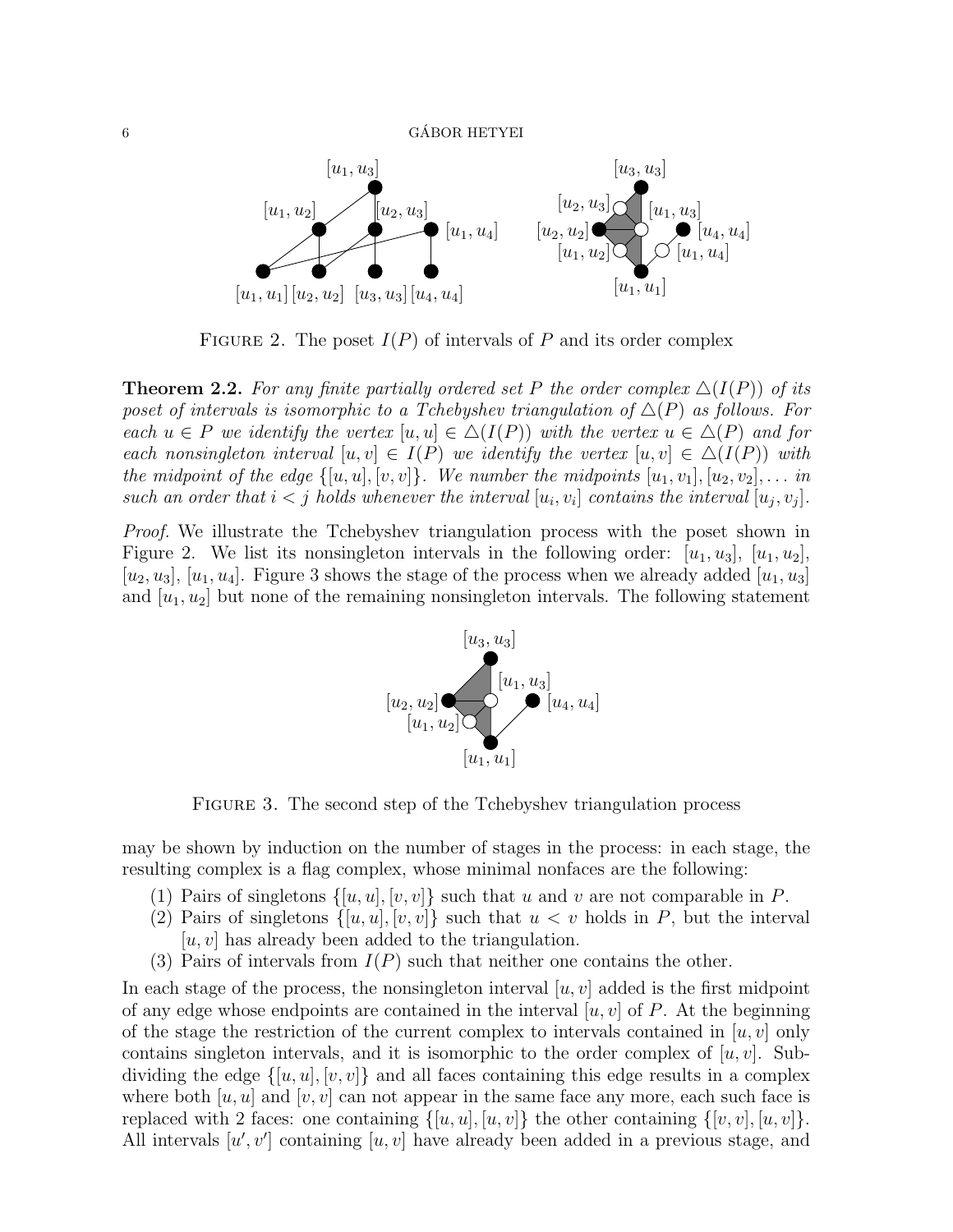now we add the edge  $\{[u, v], [u', v']\}$ . The cumulative effect of all these changes is that we obtain a new flag complex satisfying the listed criteria.

When P is a graded poset then  $[u', v']$  covers  $[u, v]$  in  $I(P)$  exactly when the rank function  $\rho$  of P satisfies  $\rho(v') - \rho(u') = \rho(v) - \rho(u) + 1$ . Hence we may define the following graded variant of the operation  $P \mapsto I(P)$ .

**Definition 2.3.** For a graded poset P we define its graded poset of intervals  $I(P)$  as the poset of all intervals of P, including the empty set, ordered by inclusion.



FIGURE 4. The graded poset of intervals of a chain

Remark 2.4. Figure 4 represents the graded poset of intervals of a chain of rank 3. It is worth comparing this illustration with [7, Figure 2] where the Tchebyshev transform of a chain of rank 3 is represented. The two posets are not isomorphic, not even after taking the dual of the Tchebyshev transform to make the number of elements at the same rank equal.

The following statement is straightforward.

**Proposition 2.5.** If P is a graded poset of rank n with rank function  $\rho$  then  $\widehat{I}(P)$ is a graded poset of rank  $n + 1$ , in which the rank of a nonempty interval  $[u, v]$  is  $\rho(v) - \rho(u) + 1.$ 

In analogy to Theorem 1.6 we have the following result.

**Proposition 2.6.** Let P be a graded poset and  $\widehat{I}(P)$  its graded poset of intervals. Then the order complex  $\Delta(\widehat{I}(P) - \{\emptyset, [\widehat{0},1]\})$  is a Tchebyshev triangulation of the suspension of  $\Delta(P - \{\hat{0}, \hat{1}\}).$ 

*Proof.* By Theorem 2.2, the order complex  $\Delta(\widehat{I}(P)-\{\emptyset\})$  is a Tchebyshev triangulation of  $\Delta(P)$ . The order complex  $\Delta(P)$  is the join of  $\Delta(P - {\widehat{0}, \widehat{1}})$  with the one-dimensional simplex on the vertex set  $\{\widehat{0},\widehat{1}\}$ . Performing the Tchebyshev triangulation results in subdividing every simplex containing the edge  $\{0,1\}$  into two simplices. The removal of the midpoint  $[0,\hat{1}]$  leaves us exactly with those faces which are contained in a face of  $\Delta(P)$  that does not contain the edge  $\{\widehat{0},\widehat{1}\}\$ . Hence we obtain a Tchebyshev triangulation of a suspension of  $\Delta(P - \{\widehat{0},\widehat{1}\})$ : the suspending vertices are  $\widehat{0}$  and  $\widehat{1}$ . tion of a suspension of  $\Delta(P - \{\hat{0},\hat{1}\})$ : the suspending vertices are  $\hat{0}$  and  $\hat{1}$ .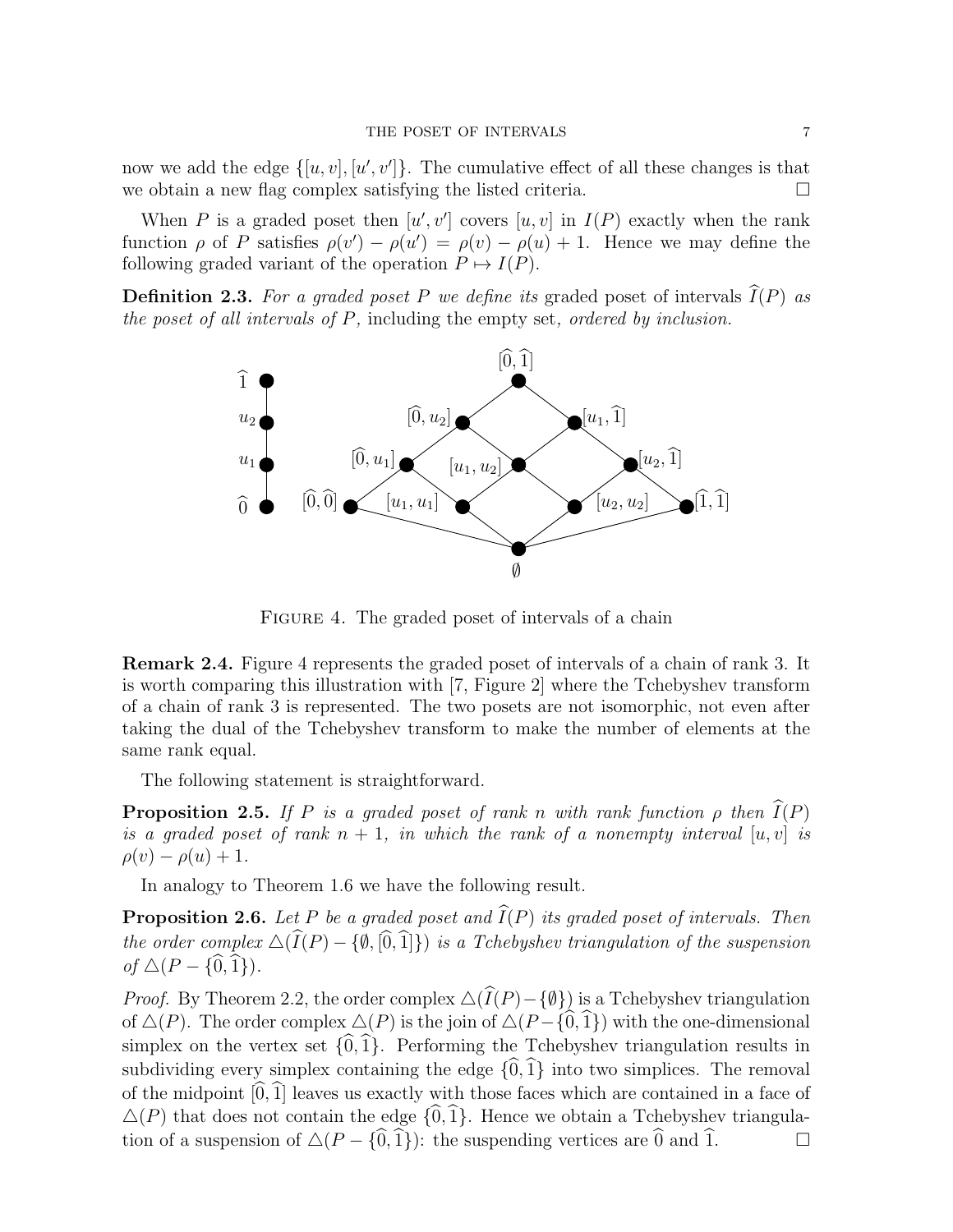#### $\alpha$  GÁBOR HETYEI

We conclude this section with the following observation regarding the *direct product* of two graded posets. Recall that the direct product  $P \times Q$  of two graded posets P and Q is defined as the set of all ordered pairs  $(u, v)$  where  $u \in P$  and  $v \in Q$ , subject to the partial order  $(u_1, v_1) \leq (u_2, v_2)$  holding exactly when  $u_1 \leq u_2$  holds in P and  $v_1 \leq v_2$ holds in Q.

**Proposition 2.7.** If P and Q are graded posets then  $\widehat{I}(P \times Q)$  is isomorphic to  $\widehat{I}(P) \times \widehat{I}(P)$  $\widehat{I}(Q)$ .

The straightforward verification is left to the reader.

Remark 2.8. It is worth comparing Proposition 2.7 above with [4, Theorem 9.1] where it is stated that the Tchebyshev transform of the Cartesian product of two posets is the diamond product of their Tchebyshev transforms. The diamond product is a different operation.

## 3. The dual of the type B permutohedron as a Tchebyshev **TRIANGULATION**

After introducing  $X := K^+$  and  $Y := [1, n] - K^-$ , we may rephrase Corollary 1.7 as follows.

**Corollary 3.1.** We may label each facet of the type B permutohedron  $\text{Perm}(B_n)$  with a nonempty interval  $[X, Y]$  of the Boolean algebra  $P([1, n])$  that is different from  $P([1, n]) =$  $[\emptyset, [1, n]]$ . The set  $\{[X_1, Y_1], [X_2, Y_2], \ldots, [X_m, Y_m]\}$  labels a collection of facets with a nonempty intersection if and only if the intervals form an increasing chain in  $\widehat{I}(P([1,n])) \{\emptyset, [\emptyset, [1, n]]\}.$ 

As we have seen, the representation of each face of  $\text{Perm}(B_n)$  as an intersection of facets is unique. Hence we obtain the following result.

**Proposition 3.2.** The dual of  $\text{Perm}(B_n)$  is a simplicial polytope whose boundary complex is combinatorially equivalent to the order complex  $\Delta(\widehat{I}(P([1, n])) - \{\emptyset, [\emptyset, [1, n]]\})$ .

As a consequence of this statement and of Proposition 2.6, we obtain the following result.

**Corollary 3.3.** The dual of  $\text{Perm}(B_n)$  is a simplicial polytope whose boundary complex is combinatorially equivalent to a Tchebyshev triangulation of the suspension of  $\Delta(P([1, n]) - \{\emptyset, [1, n]\}).$ 

It is worth noting that the order complex  $\Delta(P([1, n]) - \{0, [1, n]\})$  is known to be combinatorially equivalent to the boundary complex of the permutohedron  $\text{Perm}(A_{n-1})$ . We may also think of this complex as the barycentric subdivision of the boundary of an  $(n-1)$ -dimensional simplex.

Figure 5 represents "half" of the dual of  $Perm(B_3)$ . The boundary of the triangle whose vertices are labeled with singleton intervals  $[\{i\}, \{i\}]$  is shown in bold. (In general, the reader should imagine the boundary of a simplex, whose vertices are labeled with  $[\{i\}, \{i\}].$  The vertices of the barycentric subdivision of the boundary are marked with black circles. These correspond to singleton intervals of the form  $[X, X]$ , where X is a subset of [1, 3]. (In general, X is a subset of [1, n].) The suspending vertex  $\emptyset$  is marked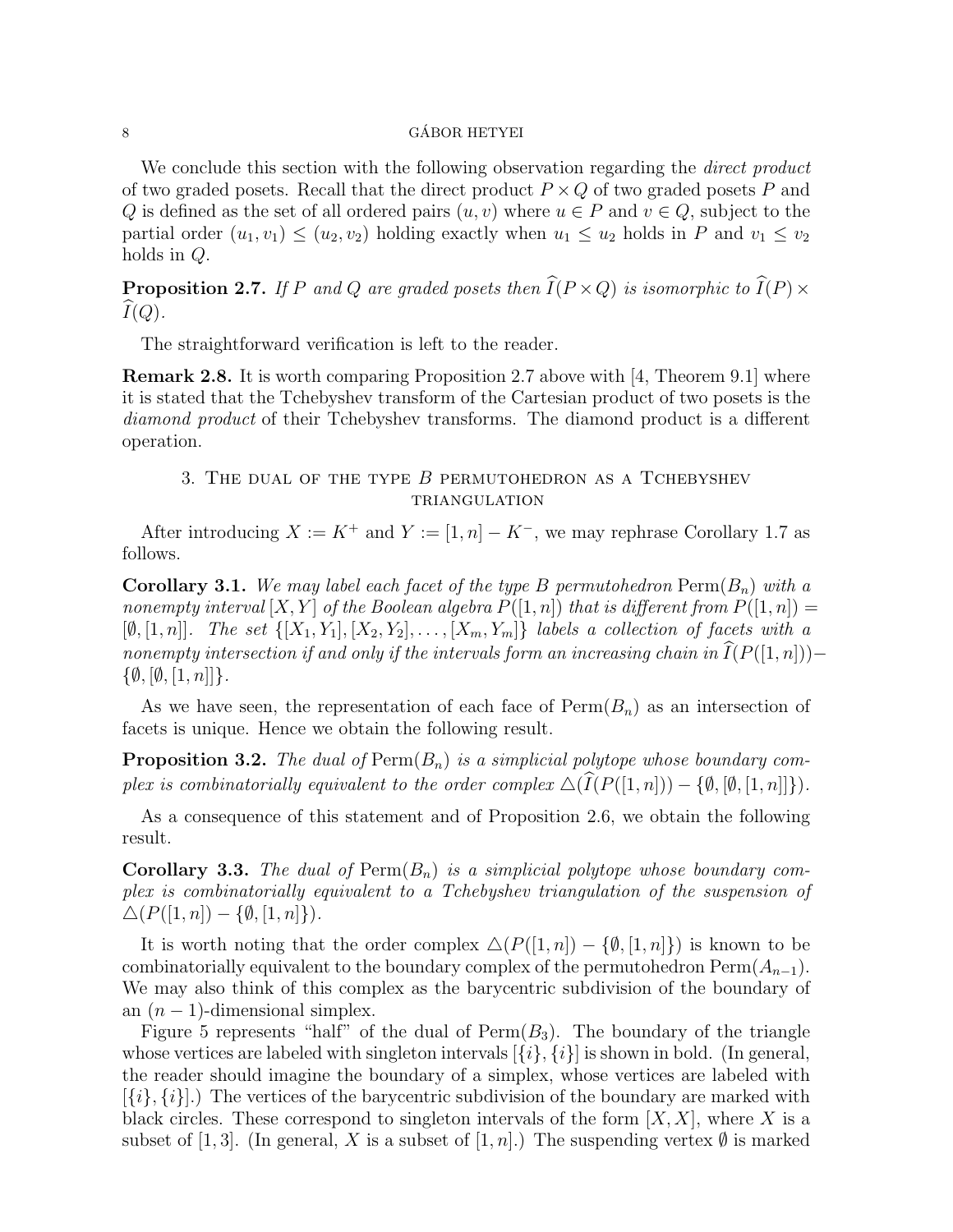

FIGURE 5. Half of the dual of  $\text{Perm}(B_3)$ 

with a black square. The other suspending vertex  $[1, 3]$  (in general:  $[1, n]$ ) is not shown in the picture. One would need to make another picture showing the boundary of the triangle with the suspending vertex, and "glue" the two pictures along the boundary of the triangle. The midpoints of the edges are marked with white circles. These are labeled with intervals  $[X, Y]$  such that X is properly contained in Y. The edges arising when we take the appropriate Tchebyshev triangulation are indicated with dashed lines. Note that this part of the picture is different on the "other side" of the dual of  $\text{Perm}(B_3)$ : on the side shown the largest intervals labeling midpoints are of the form  $[\emptyset, [1, 3] - \{i\}]$ (in general  $[\emptyset, [1, n] - \{i\}]$ ) whereas on the other side the largest such intervals are of the form  $[\{i\}, [1,3]]$  (in general:  $[\{i\}, [1,n]]$ ). We leave to the reader as a challenge to draw the other side of the dual of  $\mathrm{Perm}(B_3)$ .

Remark 3.4. As a consequence of Corollary 3.3, we may compute the F-polynomial of the dual of  $Perm(B_n)$  using (1.2), and obtain that these polynomials have the same coefficients (up to sign) as the derivative polynomials for secant. For the Tchebyshev transform of a Boolean algebra this was first observed in [7, Corollary 9.3], and at the level of counting faces in the order complex of a graded poset there is no difference between considering the operator  $P \mapsto T(P)$  and the operator  $P \mapsto \widehat{I}(P)$ . However, this observation is not new. The interest of the present section is to provide more detailed information regarding the face structure of the dual of the type  $B$  permutohedron, which may allow a more refined face count in the future.

## 4. Computing the flag f-vector of the graded poset of intervals

In this section we show that for any graded poset  $P$ , the flag f-vector of its graded poset of intervals  $I(P)$  may be obtained from the flag f-vector of P by a linear transformation. By "chain" in this section we always mean a chain containing the unique minimum element and the unique maximum element. This treatment is equivalent to excluding both of these elements from all chains.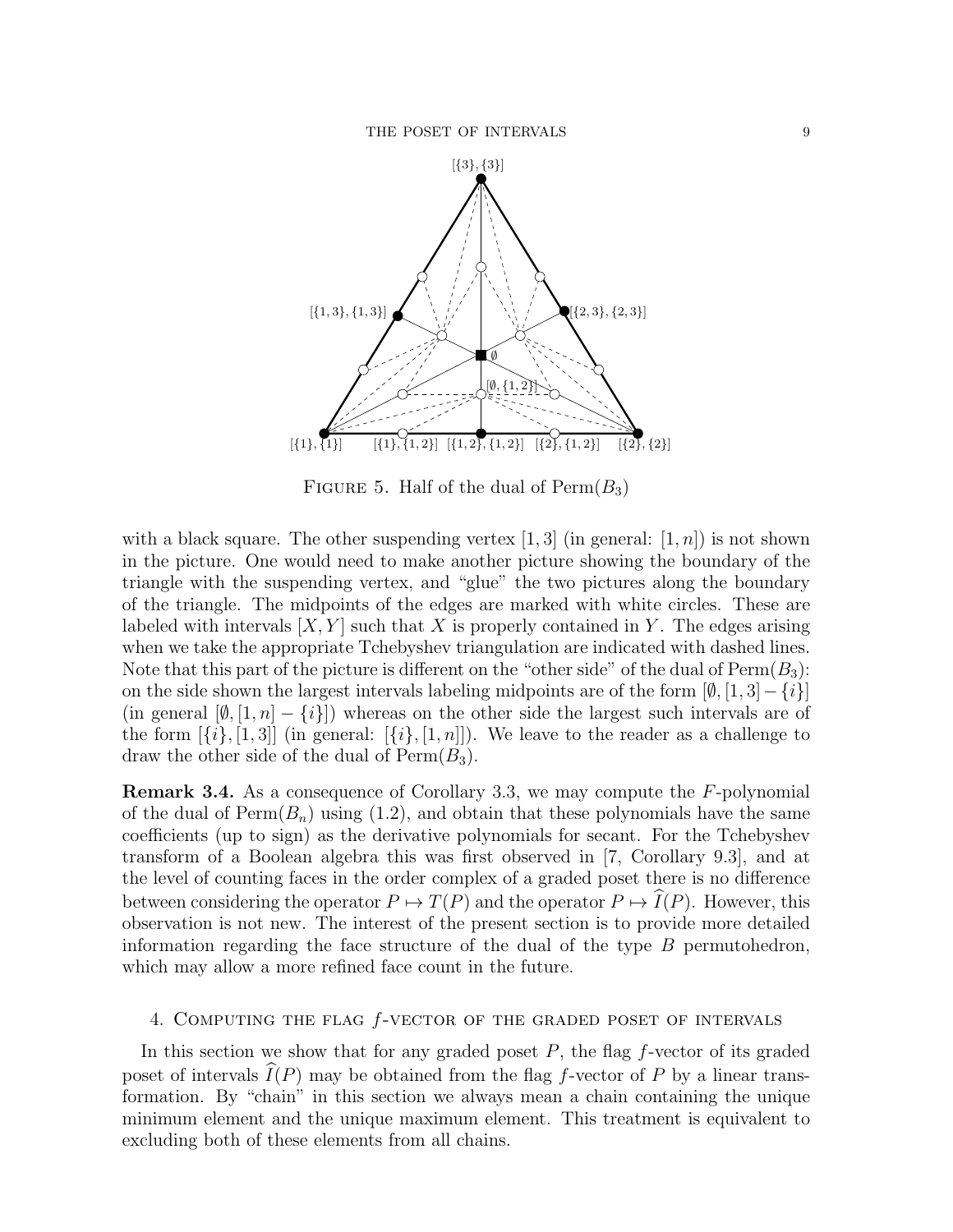**Definition 4.1.** Given a chain  $\emptyset \subset [u_1, v_1] \subset [u_2, v_2] \subset \cdots \subset [u_k, v_k] \subset [u_{k+1}, v_{k+1}][\widehat{0}, \widehat{1}]$ in the graded poset of intervals  $\widehat{I}(P)$  of a graded poset P, we call the set

$$
\{u_1, v_1, u_2, v_2, \ldots, u_{k+1}, v_{k+1}\}\
$$

the support of the chain.

Obviously the support of a chain in  $\widehat{I}(P)$  is a chain in P containing the minimum element  $\widehat{0}$  and the maximum element  $\widehat{1}$ .

The next statement expresses the number of chains in  $\widehat{I}(P)$  having the same support in terms of the Pell numbers  $P(n)$ . These numbers are given by the initial conditions  $P(1) = 1$  and  $P(2) = 2$  and by the recurrence  $P(n) = 2 \cdot P(n-1) + P(n-2)$  for  $n \ge 3$ . A detailed bibliography on the Pell numbers may be found at sequence A000129 of [13].

**Proposition 4.2.** Let P be a graded poset and let  $c : \hat{0} = z_0 < z_1 < \cdots < z_{m-1} < z_m =$  $\widehat{1}$  be a chain in it. Then the number of chains  $\emptyset \subset [u_1, v_1] \subset [u_2, v_2] \subset \cdots \subset [u_k, v_k] \subset$  $[u_{k+1}, v_{k+1}] = [\widehat{0}, \widehat{1}]$  whose support is c is the sum  $P(m) + P(m + 1)$  of two adjacent Pell numbers.

*Proof.* We proceed by induction on m. For  $m = 1$  there are three chains:  $\emptyset \subset [\widehat{0},\widehat{1}],$  $\emptyset \subset [0,\hat{0}] \subset [0,\hat{1}]$  and  $\emptyset \subset [\hat{1},\hat{1}] \subset [0,\hat{1}]$ . For  $m = 3$ , there are the following seven chains with support  $\widehat{0} < z_1 < \widehat{1}$ :

(1) 
$$
\emptyset \subset [0, z_1] \subset [0, 1],
$$
  
\n(2)  $\emptyset \subset [\widehat{0}, \widehat{0}] \subset [\widehat{0}, z_1] \subset [\widehat{0}, \widehat{1}],$   
\n(3)  $\emptyset \subset [z_1, z_1] \subset [\widehat{0}, z_1] \subset [\widehat{0}, \widehat{1}],$   
\n(4)  $\emptyset \subset [z_1, \widehat{1}] \subset [\widehat{0}, \widehat{1}],$   
\n(5)  $\emptyset \subset [\widehat{1}, \widehat{1}] \subset [z_1, \widehat{1}] \subset [\widehat{0}, \widehat{1}],$   
\n(6)  $\emptyset \subset [z_1, z_1] \subset [z_1, \widehat{1}] \subset [\widehat{0}, \widehat{1}],$  and  
\n(7)  $\emptyset \subset [z_1, z_1] \subset [\widehat{0}, \widehat{1}].$ 

Let us list the elements of the chain in  $\widehat{I}(P)$  in decreasing order. The largest element of the chain must be  $[0,1]$ , the unique maximum element. The next element is either the interval  $[z_1,\hat{1}]$  or the interval  $[\hat{0}, z_m]$  or the interval  $[z_1, z_m]$ . We can not make the minimum of this next interval larger than  $z_1$  because that would force skipping  $z_1$  in the support, similarly the maximum of this next interval is at least  $z_m$ . Applying the induction hypothesis to the intervals  $[z_1,\hat{1}], [\hat{0}, z_m]$  and  $[z_1, z_m]$ , respectively, we obtain that the number of chains is

$$
2 \cdot (P(m) + P(m+1)) + (P(m-1) + P(m)) = P(m+1) + P(m+2).
$$

**Remark 4.3.** The numbers  $P(n) + P(n + 1)$  are listed as sequence A001333 in [13]. **Remark 4.3.** The numbers  $P(n) + P(n + 1)$  are fisted as sequence A001333 in [13].<br>They are known as the numerators of the continued fraction convergents to  $\sqrt{2}$ , and have many combinatorial interpretations. The even, respectively odd indexed entries in this sequence may also be obtained by substitutions into the Tchebyshev polynomials of the first, respectively second kind.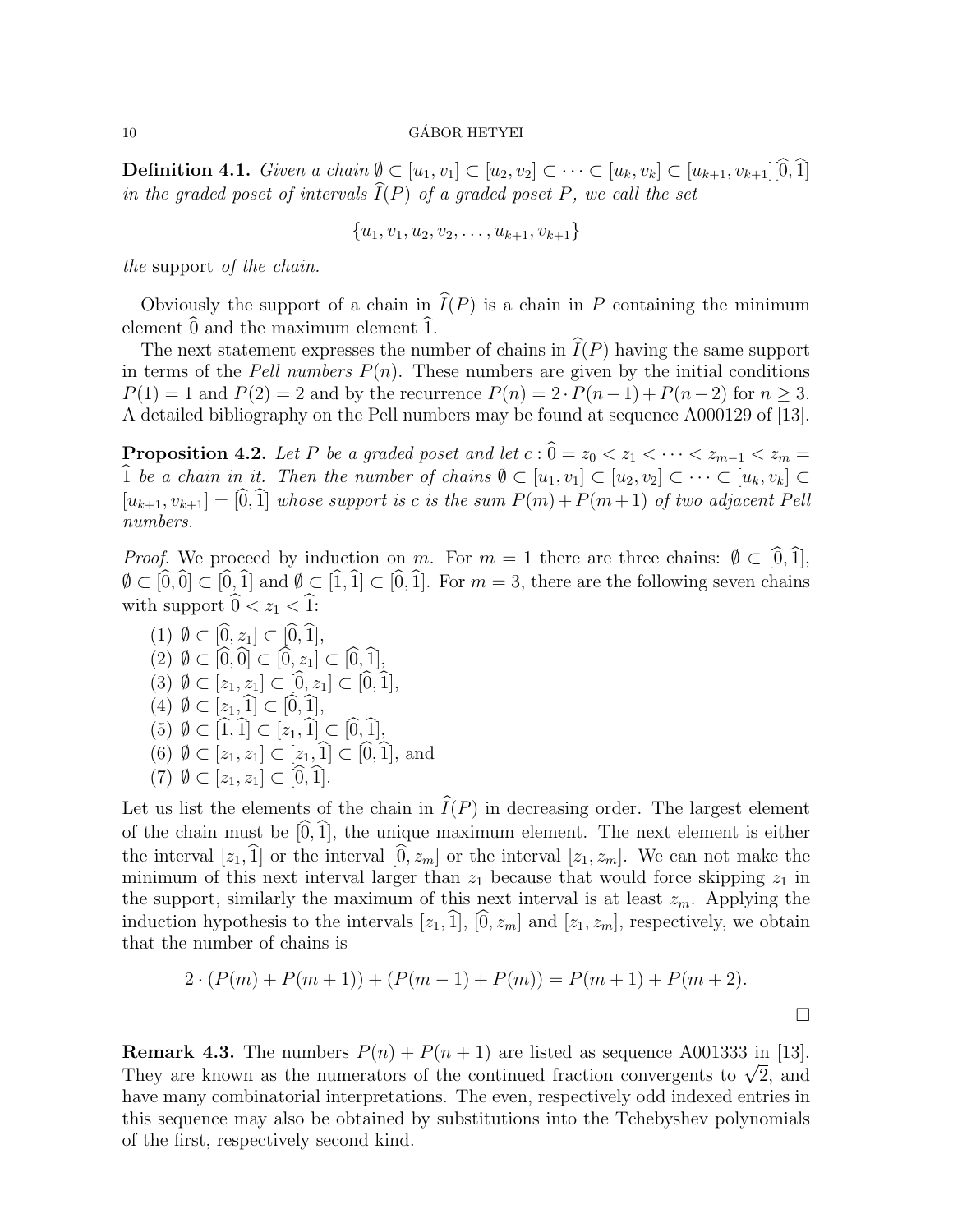It is transparent in the proof of Proposition 4.2 that the contributions of chains of  $I(P)$  with a fixed support to  $\Upsilon_{\hat{I}(P)}(a, b)$  depends only on the contribution of their support to  $\Upsilon_P(a, b)$ . This observation motivates the following definition.

**Definition 4.4.** Given an ab-word w of degree n, we define  $\iota(w)$  as the contribution of all chains of  $I(P)$  with a fixed support to  $\Upsilon_{\widehat{I}(P)}(a, b)$ , whose support is the same chain of P, contributing the word w to  $\Upsilon_P(a, b)$ .

**Theorem 4.5.** The operator  $\iota$  may be recursively computed using the following formulas.

- (1)  $\iota(a^n) = (a+2b)a^n$  holds for  $n \geq 0$ . In particular, for the empty word  $\varepsilon$  we have  $\iota(\varepsilon) = (a+2b).$
- (2)  $\iota(a^iba^j) = (a+2b)(a^iba^j + a^jba^i) + ba^{i+j+1}$  holds for  $i, j \ge 0$ .
- (3)  $\iota(a^i b w b a^j) = \iota(a^i b w) b a^j + \iota(w b a^j) b a^i + \iota(w) b a^{i+j+1}$  holds for  $i, j \geq 0$  and any ab-word w.

*Proof.* The only chain that contributes  $a^n$  to the ab-index of a graded poset is the chain  $\hat{0} < \hat{1}$  in a graded poset P of rank  $n + 1$ . As seen in the proof of Proposition 4.2, there are 3 chains in  $\widehat{I}(P)$  whose support is  $\widehat{0} < \widehat{1}$ , and their contribution is to the ab-index of  $\widehat{I}(P)$  is  $(a+2b)a^n$ .

Similarly, the only chains that contribute  $a^i b a^j$  to the ab-index of a graded poset are the chains  $\hat{0} < z_1 < \hat{1}$  in a graded poset P of rank  $i + j + 2$ , where the rank of  $z_1$  is  $i + 1$ . As seen in the proof of Proposition 4.2, there are 7 chains in  $\widehat{I}(P)$ whose support is  $\hat{0} < z_1 < \hat{1}$ , and their contribution is to the ab-index of  $\hat{I}(P)$  is  $(a + 2b)(a^iba^j + a^jba^i) + ba^{i+j}.$ 

Finally, consider a chain  $c : \hat{0} < z_1 < z_2 < \cdots < z_k < z_{k+1} = \hat{1}$  that contributes  $a^i b w b a^j$  to the ab-index of a graded poset P of rank  $n + 1$ . In such a chain the rank of  $z_1$  is  $i + 1$  and the rank of of  $z_k$  is  $n - j$ . The largest element below  $[\widehat{0}, \widehat{1}]$  of any chain in  $\widehat{I}(P)$  with support c is either  $[\widehat{0}, z_k]$  (of rank  $n - j + 1$ ) or  $[z_1, \widehat{1}]$  (of rank  $n + 1 - i$ ) or  $[z_1, z_k]$  (of rank  $n - i - j + 1$ ). The three terms correspond to the contributions of the chains of these three types.  $\Box$ 

**Corollary 4.6.** There is a linear map  $I_n : \mathbb{R}^{2^n} \to \mathbb{R}^{2^{n+1}}$  sending the flag f-vector of each graded poset P of rank  $n + 1$  into the flag f-vector of its graded poset of intervals  $I(P)$ . This linear map may be obtained by encoding flag f-vectors with the corresponding upsilon-invariants, and extending the map ι by linearity.

Example 4.7. Using Theorem 4.5 we obtain the following formulas.

 $n = 1: \iota(a) = a^2 + 2ba, \iota(b) = (a + 2b)(b + b) + ba = 4b^2 + 2ab + ba.$  $n = 2$ :  $\iota(a^2) = a^3 + 2ba^2$ ,  $\iota(ab) = (a + 2b)(ab + ba) + ba^2 = a^2b + aba + 2bab + 2b^2a + ba^2$ ,  $\iota(ba) = a^2b + aba + 2bab + 2b^2a + ba^2 = \iota(ab)$ , and

$$
\iota(b^2) = 2\iota(b)b + \iota(\varepsilon)ba = 2(4b^2 + 2ab + ba)b + (a + 2b)ba
$$
  
=  $8b^3 + 4ab^2 + 2bab + aba + 2b^2a$ .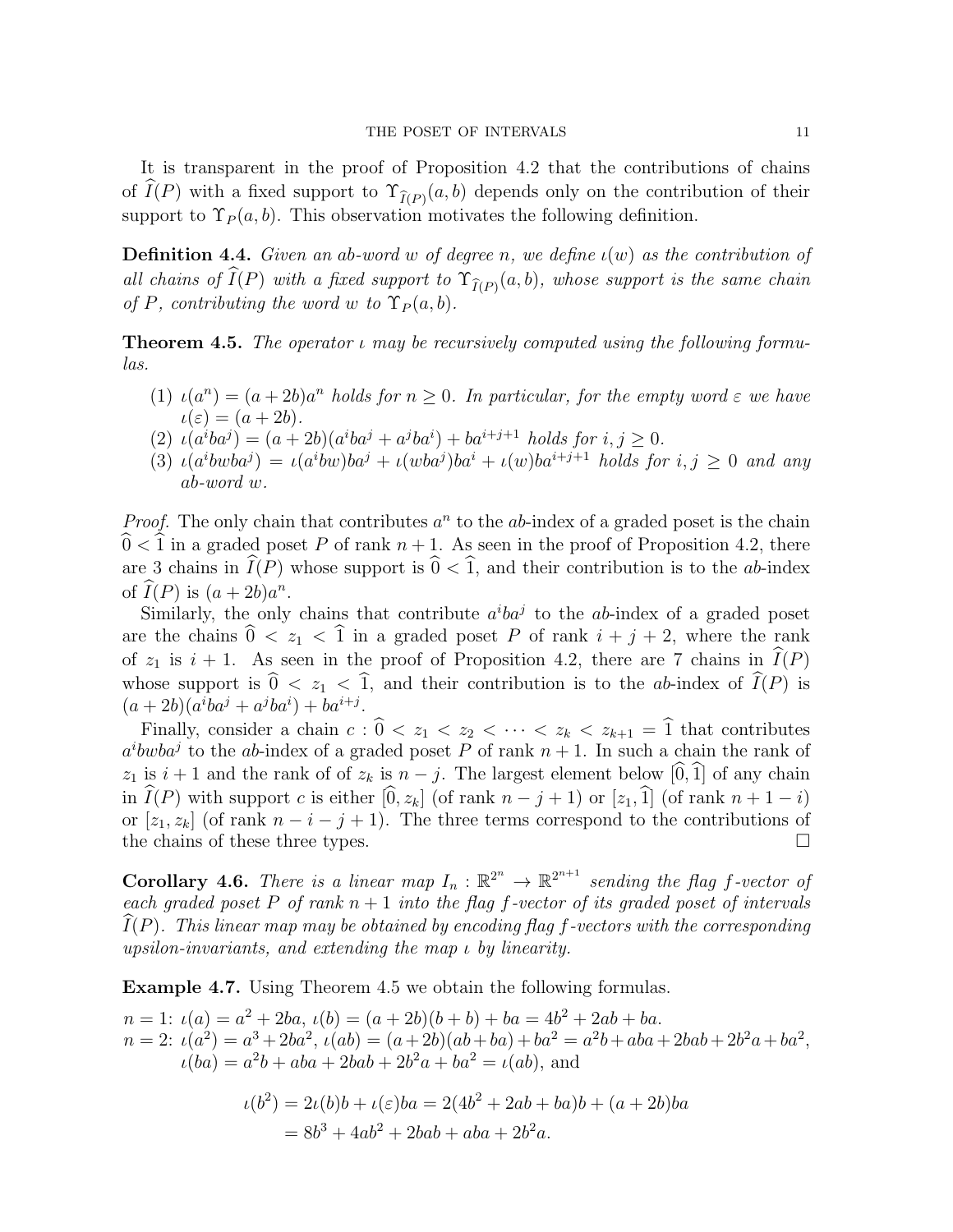#### 5. The graded poset of intervals of an Eulerian poset

**Theorem 5.1.** If a graded poset  $P$  is Eulerian then the same holds for the graded poset of its intervals  $\widehat{I}(P)$ .

Proof. It is well known consequence of Phillip Hall's theorem (see [15, Propositition 3.8.5]) that a graded poset is Eulerian if and only if the reduced characteristic of the order complex of each open interval  $(u, v)$  is  $(-1)^{\rho(v)-\rho(u)}$  where  $\rho$  is the rank function. Since taking the graded poset of intervals results in taking a triangulation of the suspension of each such order complex, the reduced Euler characteristic remains  $unchanged.$ 

As a consequence of Theorem 5.1, the linear map  $I_n$  takes the flag f-vector of any graded Eulerian poset of rank  $n+1$  into the flag f-vector of a graded Eulerian poset of rank  $n+2$ . It has been shown by Bayer and Billera [1] that for each n, one may make a list of  $F_{n+1}$  graded Eulerian partially ordered sets of rank  $n+1$  whose flag f vectors are linearly independent, where  $F_{n+1}$  is the  $(n + 1)$ st Fibonacci number  $(F_1 = 1, F_2 = 2)$ . The upsilon invariants of such a basis span the vector space of upsilon invariants of all Eulerian posets of rank  $n + 1$ , and the images under  $\iota$  of these basis vectors have the property that the resulting upsilon invariants are also polynomials of  $c = a + 2b$  and  $d = ab + ba + 2b^2$ . The same observation also holds for all linear combinations, hence we obtain the following result.

**Theorem 5.2.** Extending the operator  $\iota$  to linear combinations of ab-words by linearity, results in a linear operator that takes each polynomial of  $c = a + 2b$  and  $d = ab + ba + 2b^2$ into a polynomial of  $c = a + 2b$  and  $d = ab + ba + 2b^2$ . This operator takes the cd-index of an Eulerian poset P into the cd-index of its graded poset of intervals  $\widehat{I}(P)$ .

By abuse of notation, we will use the same symbol  $\iota$  to denote the induced operator on cd words.

Example 5.3. Using the formulas listed in Example 4.7 we obtain the following:  $n = 1: \iota(c) = \iota(a + 2b) = a^2 + 2ba + 2(4b^2 + 2ab + ba) = c^2 + 2d.$  $n = 2$ : (we use  $\iota(ab) = \iota(ba)$ )  $\iota(d) = \iota(ab + ba + 2b^2)$  $= 2(a^2b + aba + 2bab + 2b^2a + ba^2) + 2(8b^3 + 4ab^2 + 2bab + aba + 2b^2a)$  $= 2(ba^2 + 2aba + a^2b + 4b^2a + 4bab + 4ab^2 + 8b^3)$ 

$$
= 2(cd + dc).
$$

$$
\iota(c^2) = \iota((c^2 - 2d) + 2d) = \iota(a^2) + 2\iota(d)
$$
  
=  $(a + 2b)a^2 + 4(cd + dc) = c(c^2 - 2d) + 4(cd + dc) = c^3 + 2cd + 4dc.$ 

We conclude this section with explicitly computing  $\iota(c^n)$  for all n. Note that  $c^n$  is the cd-index of the "ladder" poset  $L_n$  of rank  $n + 1$ . This poset has exactly 2 elements:  $-i$ and i for each rank i satisfying  $0 < i < n+1$ , and any pair of elements at different ranks are comparable. The "ladder" poset  $L_2$  of rank 3 is shown in Figure 6. To simplify our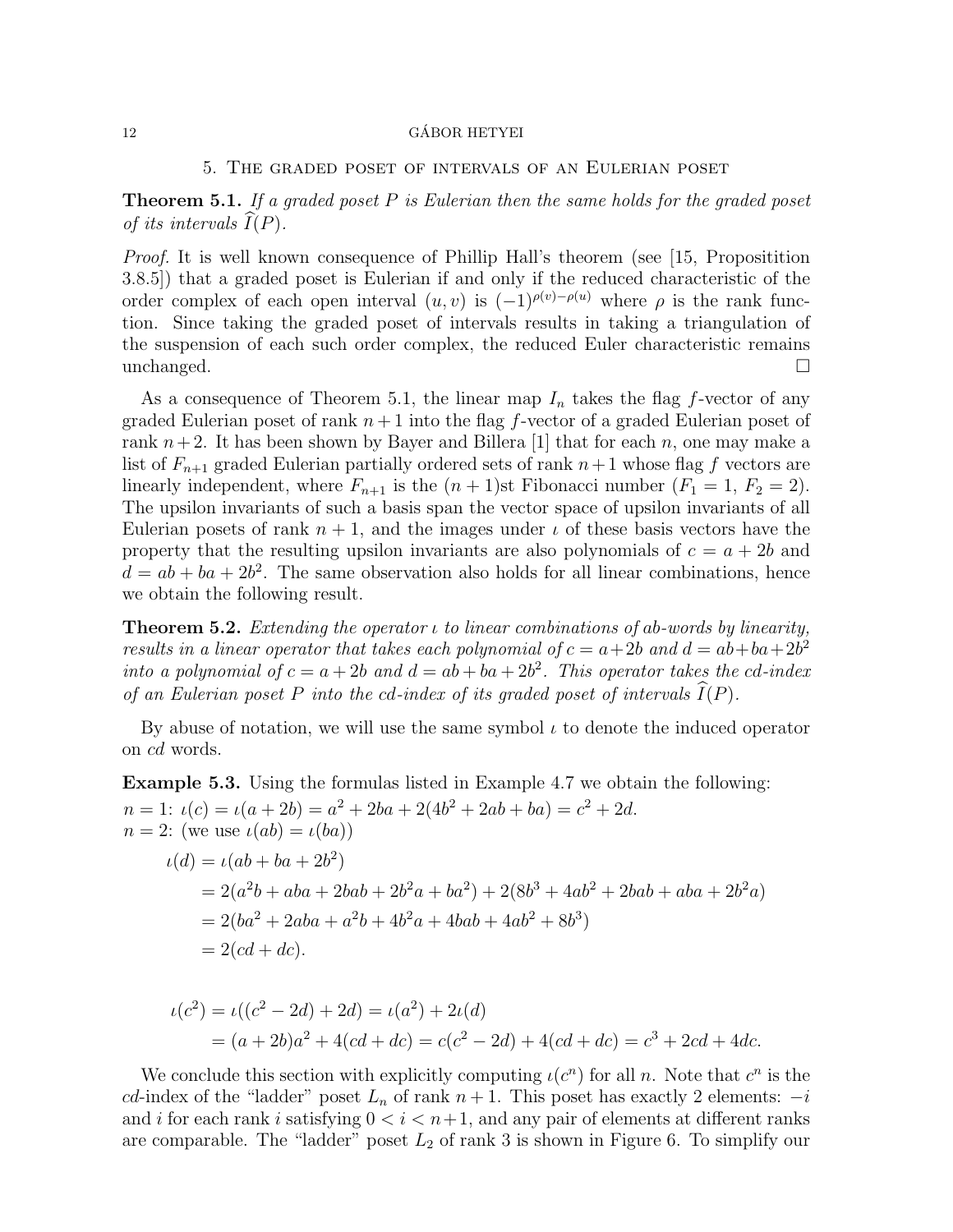notation in the proof of Theorem 5.4 below, we write the unique minimum element of  $L_n$  as 0 and the unique maximum element as  $n + 1$ .



FIGURE 6. The "ladder" poset  $L_2$  of rank 3

**Theorem 5.4.** Assume that the finite vector  $(k_0, \ldots, k_r)$  of nonnegative integers satisfies  $2r + k_0 + k_2 + \cdots + k_r = n$ . Then the coefficient of  $c^{k_0}dc^{k_1}d\cdots c_{k_r}dc^{k_r}$  in  $\iota(c^n)$  is  $2^r(k_1+1)(k_2+1)\cdots(k_r+1).$ 

*Proof.* The proof uses an R-labeling on the dual  $\widehat{I}(L_n)^*$  of the graded poset of intervals  $\widehat{I}(L_n)$  of the ladder poset  $L_n$ . A R-labeling is a labeling of the cover relations with an ordered set of labels, such that every interval has a unique maximal chain whose labels are rising. For more information on R-labelings see [15]. Since we work with the dual poset, we will show the dual statement, that is, the coefficient of  $c^{k_1}dc_2^k d \cdots c_{k_r}dc^{k_{r+1}}$  in  $\iota(c^n)^{\text{rev}}$ , obtained from  $\iota(c^n)$  by reversing all monomials, is  $2^r(k_1+1)(k_2+1)\cdots(k_r+1)$ .

All elements, except for the maximum element  $\emptyset$  of  $\widehat{I}(L_n)^*$  have the form  $[\varepsilon \cdot i, \eta \cdot j]$ where  $0 \le i < j \le n+1$  and  $\varepsilon, \eta \in \{-1, 1\}$ . If  $i = 0$  then  $\varepsilon = 1$  and if  $j = n+1$  then  $\eta=1$ .

We label the cover relations with the symbols  $U^-, U^+, L^-$  and  $L^+$  as follows.

- (1) Cover relations of the form  $[\varepsilon \cdot i, \eta \cdot j \prec (\varepsilon \cdot i, -(j-1)], [\varepsilon \cdot i, \eta \cdot (i+1)] \prec [\varepsilon \cdot i, \varepsilon \cdot i],$ and  $[\varepsilon \cdot i, \varepsilon \cdot i] \prec \emptyset$  receive the label  $U^-$ . In other words, if the upper end of the interval decreases and the upper end becomes a negative letter, or we create thereby a singleton or  $\emptyset$ , we record the label  $U^-$ .
- (2) Cover relations of the form  $[\varepsilon \cdot i, \eta \cdot j \prec (\varepsilon \cdot i, (j-1)]$  for  $j > i+1$  receive the label  $U^+$ . In other words, if the upper end of the interval decreases and becomes a positive letter, but the resulting interval is not a singleton, we record the label  $U^+$ .
- (3) Cover relations of the form  $[\varepsilon \cdot i, \eta \cdot j] \prec [-(i+1), \eta \cdot j]$  and  $[\varepsilon \cdot i, \eta \cdot (i+1)] \prec$  $[\eta \cdot (i+1), \eta \cdot (i+1)]$  receive the label  $L^-$ . In other words, if the lower end of the interval increases and becomes a negative letter, or we create thereby singleton, we record the label  $L^-$ .
- (4) Cover relations of the form  $[\varepsilon \cdot i, \eta \cdot j] \prec [(i+1), \eta \cdot j]$  for  $j > i+1$  receive the label  $L^+$ . In other words, if the lower end of the interval increases and becomes a positive letter, but the resulting interval is not a singleton, we record the label  $L^+$ .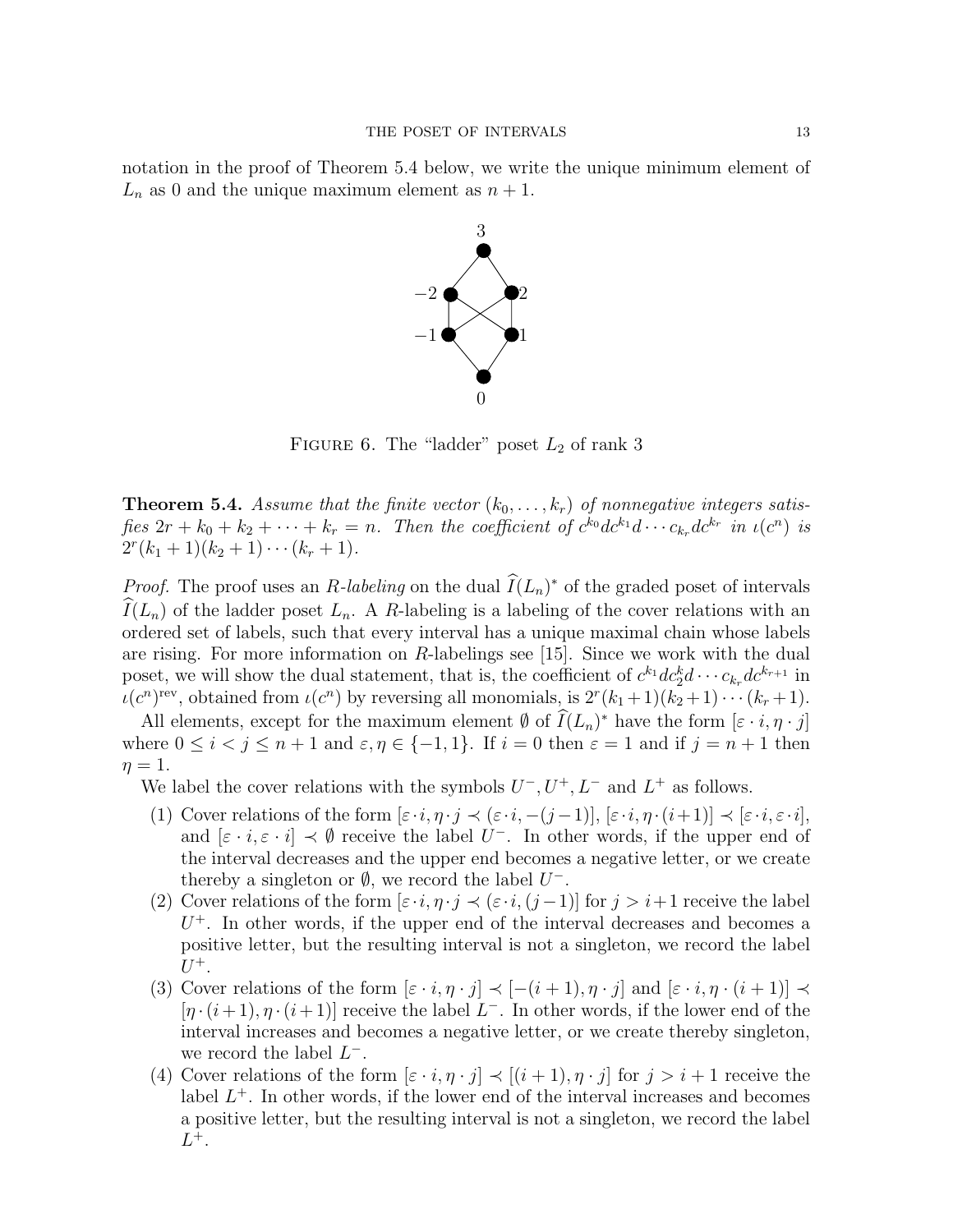Next we replace each label  $U^-, U^+, L^-,$  and  $L^+$  with an ordered pair  $(U^-, r), (U^+, r), (L^-, r)$ and  $(L^+, r)$  where r is the rank of the top element of the cover relation labeled. For example, for  $n = 5$  and the saturated chain

 $[0, 6] \prec [0, -5] \prec [0, -4] \prec [1, -4] \prec [2, -4] \prec [2, 3] \prec [3, 3] \prec \emptyset$ 

we record the sequence of edge labels

$$
((U^-,1), (U^-,2), (L^+,3), (L^+,4), (U^+,5), (L^-,6), (U^-,7)).
$$

We order the labels as follows:

$$
(U^-,1) < (U^-,2) < \cdots < (U^-,n+1) < (U^+,n-1) < (U^+,n-2) < \cdots < (U^+,1) < (L^-,1) < (L^-,2) < \cdots < (L^-,n) < (L^+,n-1) < (L^+,n-2) < \cdots < (L^+,1).
$$

It is left to the reader to check that there is a unique rising chain in each interval  $[[\varepsilon_1 \cdot i_1, \eta_1 \cdot j_1], [\varepsilon_2 \cdot i_2, \eta_2 \cdot j_2]]$  and in each interval  $[[\varepsilon_1 \cdot i_1, \eta_1 \cdot j_1], \emptyset]$ . For example, in the first case, beginning with  $[\varepsilon_1 \cdot i_1, \eta_1 \cdot j_1]$  we want to keep decreasing the top element to a negative letter, as long as the new top element is larger than  $j_2$ , then we want to decrease the top element to  $\eta_2 \cdot j_2$ . From here on we want to keep increasing the bottom element to a negative letter, except possibly for the last step when we increase the bottom element to  $\varepsilon_2 \cdot i_2$ . Note that, following this pattern we will have at most one step with label  $(U^+, r)$  and at most one step of the form  $(L^+, s)$ .

We may simplify our labeling to recording only the letters  $U^-, U^+, L^-, L^+$  if we use the following convention: when a letter is followed by a different letter then the order  $U^{-} < U^{+} < L^{-} < L^{+}$  determines whether an ascent or a descent is created, for adjacent pairs of identical letters, the pairs  $U^-U^-$  and  $L^-L^-$  create an ascent, whereas the pairs  $U^+U^+$  and  $L^+L^+$  create a descent. The labeling of our saturated chains is such that the last letter is always  $U^-$  and the before last letter is  $U^-$  or  $U^+$ . For example, for  $n=2$ , there are  $4 \times 4 \times 2 = 32$  saturated chains, one for each label of the form  $X_1^{\varepsilon_1} X_2^{\varepsilon_2} X_3^- U^$ where  $X_1$ ,  $X_2$  and  $X_3$  is any letter from the set  $\{U, L\}$  and  $\varepsilon_1$  and  $\varepsilon_2$  are signs. To compute the ab-index  $\Psi(n) := \Psi_{\hat{I}(L_n)^*}(a, b)$ , we record a letter a for each ascent and a letter b for each descent. Let us denote by  $\Psi_0(n)$ ,  $\Psi_1(n)$ ,  $\Psi_2(n)$  and  $\Psi_3(n)$ , respectively the total weight of all saturated chains in  $\widehat{I}(L_n)^*$  whose R-labeling begins with  $U^-, U^+,$  $L^{-}$ ,  $L^{+}$  respectively. We obtain the following system of recurrences:

$$
\Psi_0(n+1) = a(\Psi_0(n) + \Psi_1(n) + \Psi_2(n) + \Psi_3(n)) = a\Psi(n)
$$
  
\n
$$
\Psi_1(n+1) = b(\Psi_0(n) + \Psi_1(n)) + a(\Psi_2(n) + \Psi_3(n))
$$
  
\n
$$
\Psi_2(n+1) = b(\Psi_0(n) + \Psi_1(n)) + a(\Psi_2(n) + \Psi_3(n))
$$
  
\n
$$
\Psi_3(n+1) = b(\Psi_0(n) + \Psi_1(n) + \Psi_2(n) + \Psi_3(n)) = b\Psi(n)
$$
\n(5.1)

subject to the initial conditions

$$
\Psi_0(1) = a(a + b)
$$
  
\n
$$
\Psi_1(1) = ab + ba
$$
  
\n
$$
\Psi_2(1) = ab + ba
$$
  
\n
$$
\Psi_3(1) = b(a + b)
$$
\n(5.2)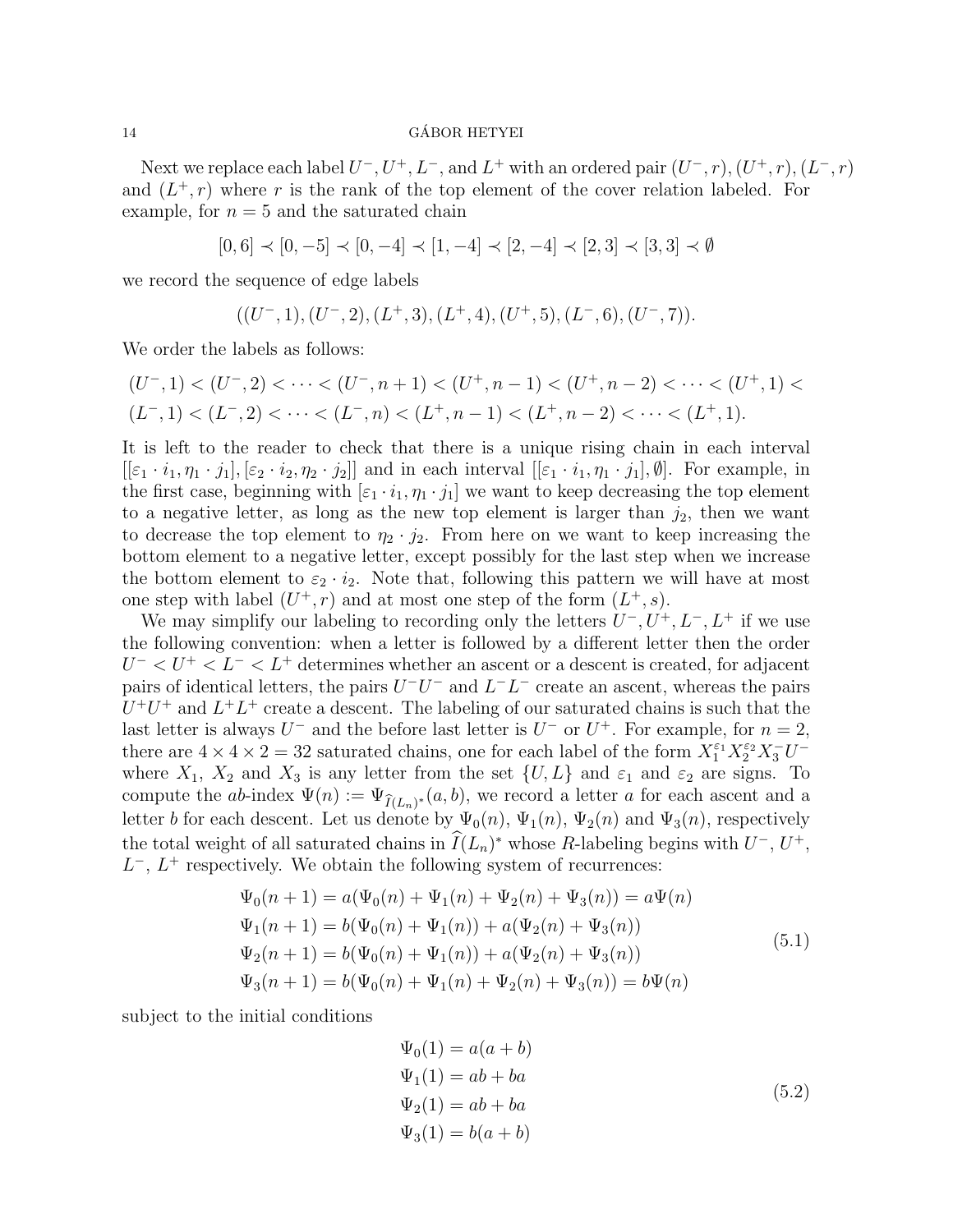It is an immediate consequence of Equations (5.1) and (5.2) that  $\Psi_1(n) = \Psi_2(n)$  holds for all  $n \geq 1$ . Introducing  $c = a + b$  and  $d = ab + ba$ , as usual, (5.2) may be rewritten as

$$
\Psi(1) = c^2 + 2d
$$
  
\n
$$
\Psi_1(1) = d
$$
\n(5.3)

and repeated use of the recurrence (5.1) yields

$$
\Psi_0(n+1) = a\Psi(n)
$$
  
\n
$$
\Psi_1(n+1) = b(\Psi_0(n) + \Psi_1(n)) + a(\Psi_2(n) + \Psi_3(n))
$$
  
\n
$$
= b(a\Psi(n-1) + \Psi_1(n)) + a(\Psi_1(n) + b\Psi(n-1))
$$
  
\n
$$
= c\Psi_1(n) + d\Psi(n-1)
$$
  
\n
$$
\Psi_2(n+1) = c\Psi_1(n) + d\Psi(n-1) \quad \text{(since } \Psi_1(n+1) = \Psi_2(n+1))
$$
  
\n
$$
\Psi_3(n+1) = b\Psi(n)
$$

Adding the last four equations and repeating the second, we obtain the recurrence formulas

$$
\Psi(n+1) = c\Psi(n) + 2c\Psi_1(n) + 2d\Psi(n-1)
$$
  
\n
$$
\Psi_1(n+1) = c\Psi_1(n) + d\Psi(n-1)
$$
\n(5.4)

Subtracting twice the second equation of (5.4) from the first we obtain

$$
\Psi(n+1) - 2\Psi_1(n+1) = c\Psi(n), \text{ that is,}
$$

$$
\Psi_1(n+1) = \frac{1}{2} \cdot (\Psi(n+1) - c\Psi(n)).
$$

Substituting this (with n and  $n-1$  into the first equation of (5.4) we obtain

$$
\Psi(n+1) = c\Psi(n) + c(\Psi(n) - c\Psi(n-1)) + 2d\Psi(n-1),
$$

that is,

$$
\Psi(n+1) = 2c\Psi(n) + (2d - c^2)\Psi(n-1).
$$
\n(5.5)

The statement follows from the last equation by an easy induction on  $n$ . Indeed, for  $k_1 = 0$ , the coefficient of  $c^{k_1}dc^{k_2}d\cdots c^{k_r}dc^{k_{r+1}}$  in  $\Psi(n+1)$  is contributed by  $2d\Psi(n-1)$  in (5.5) and we may apply the induction hypothesis to the word  $c^{k_2}d \cdots c^{k_r}dc^{k_{r+1}}$ , using the fact that the factor  $(k_1 + 1)$  is 1. If  $k_1 = 1$  then the coefficient of  $c^{k_1}dc^{k_2}d \cdots c^{k_r}dc^{k_{r+1}}$ is contributed by  $2c\Psi(n)$  and we may apply the induction hypothesis to the word  $c^0dc^{k_2}d\cdots c^{k_r}dc^{k_{r+1}}$ , using the fact that the additional factor of 2 is equal to  $(k_1+1)$ . Finally, if  $k_1 \geq 2$  then the coefficient of  $c^{k_1}dc^{k_2}d\cdots c^{k_r}dc^{k_{r+1}}$  is contributed by  $2c\Psi(n)$  –  $c^2 \Psi(n-1)$ . Applying the induction hypothesis to the words  $c^{k_1-1} dc^{k_2}d \cdots c^{k_r} dc^{k_{r+1}}$  and  $c^{k_1-2}dc^{k_2}d\cdots c^{k_r}dc^{k_{r+1}}$  we obtain that the coefficient of  $c^{k_1}dc^{k_2}d\cdots c^{k_r}dc^{k_{r+1}}$  in  $\Psi(n+1)$ is

$$
(2k_1 - (k_1 - 1)) \cdot 2^r \cdot (k_2 + 1) \cdots (k_r + 1) = 2^r \cdot (k_1 + 1)(k_2 + 1) \cdots (k_r + 1).
$$

 $\Box$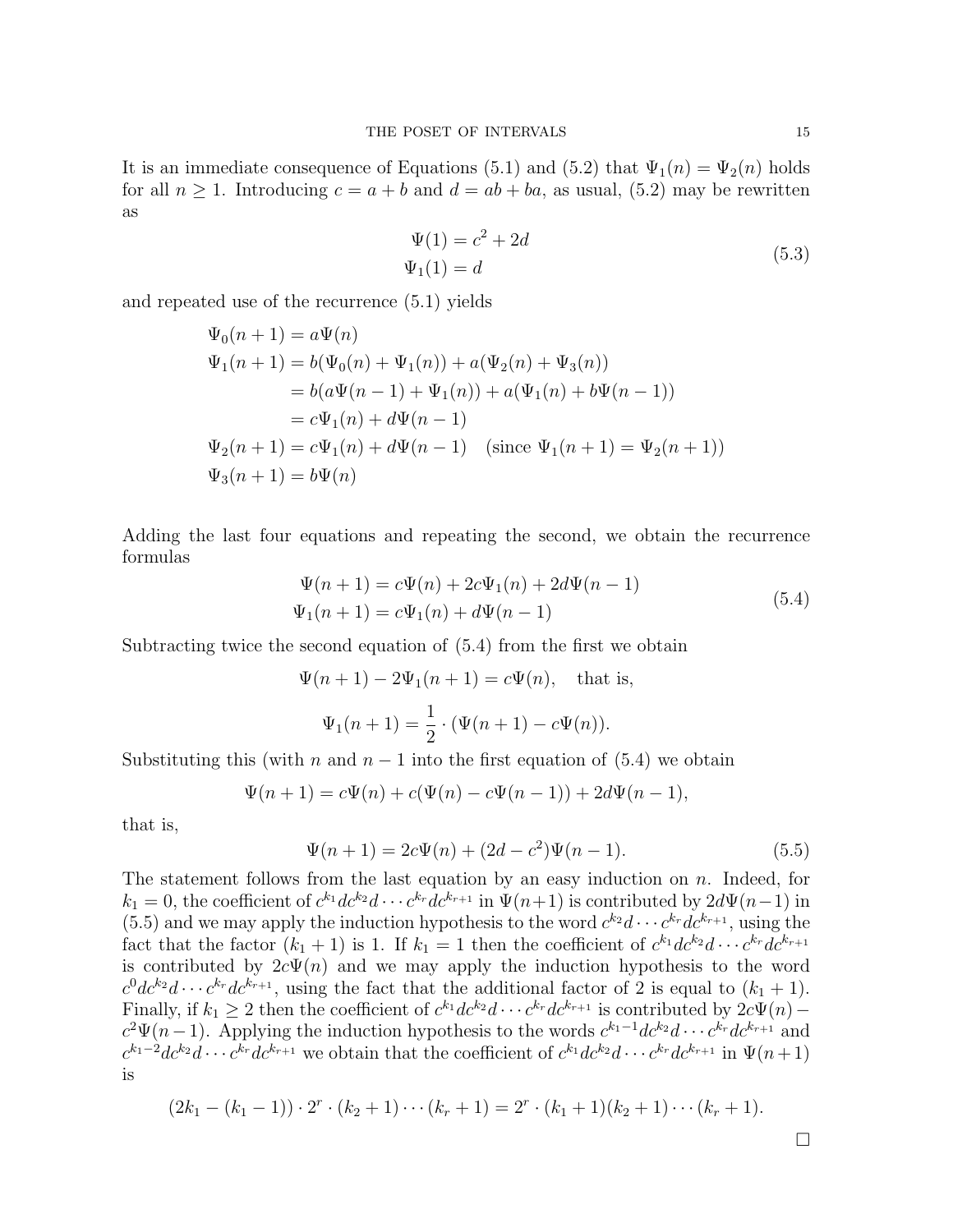Remark 5.5. Surprisingly this formula is the dual of the one obtained for the other Tchebyshev transform see [6, Theorem 7.1] and [4, Corollary 6.6] (see also [6, Table 1] and compare it with Example 5.3), although the two poset operations are very different. This observation also suggests that, when we comparing it to the Tchebyshev transform, one would want to consider the dual of the poset of intervals, ordered by reverse inclusion.

## 6. Concluding remarks

It would be interesting to find a similar interpretation of the type C permutohedron: the geometric modifications do not seem hard, associating a reasonably general poset operation seems difficult. Taking the graded poset of intervals seems to be a fairly straightforward operation, worthy of further study. Finding explicit formulas for cd-indices would be desirable but it seems harder than for the Tchebyshev transform studied in [6], [7] and [4]. The source of all difficulties seems that the operator  $\iota$  recursively "rotates" the words involved: the recurrences call for cutting off certain initial segment of some words and placing their reverse at the end. That said, generalizations of permutohedra abound, and performing an analogous sequence of stellar subdivisions on their duals, respectively taking the graded poset of intervals for an associated poset may result in interesting geometric constructions, producing perhaps new type B analogues. Finally, applying the Tchebyshev transform studied in [6], [7] and [4] to a Boolean algebra creates a poset whose order complex has the same face numbers as the dual of a type  $B$  permutohedron. It may be interesting to find out whether the resulting polytope also has a nice geometric representation.

## **ACKNOWLEDGMENTS**

This work was partially supported by a grant from the Simons Foundation (#514648 to Gábor Hetyei).

## **REFERENCES**

- [1] M. Bayer, and L.J. Billera, Generalized Dehn-Sommerville relations for polytopes, spheres and Eulerian partially ordered sets, Invent. Math. 79 (1985), 143–157.
- [2] M.M. Bayer and A. Klapper, A new index for polytopes, Discrete Comput. Geom. 6 (1991), 33–47.
- [3] J. Doker, Geometry of Generalized Permutohedra. Thesis (Ph.D.)-University of California, Berkeley. 2011. 74 pp. ISBN: 978-1267-22787-4, ProQuest LLC.
- [4] R. Ehrenborg and M. Readdy, The Tchebyshev transforms of the first and second kind, Ann. Comb. 14 (2010), 211–244.
- [5] S. Fomin, and N. Reading, Root systems and generalized associahedra, in: Geometric combinatorics, 63–131, IAS/Park City Math. Ser., 13, Amer. Math. Soc., Providence, RI, 2007.
- [6] G. Hetyei, Tchebyshev posets, Discrete Comput. Geom. 32 (2004), 493–520.
- [7] G. Hetyei, Matrices of formal power series associated to binomial posets, J. Algebraic Combin. 22 (2005), 65–104.
- [8] G. Hetyei, Tchebyshev triangulations of stable simplicial complexes, J. Combin. Theory Ser. A 115 (2008), 569–592.
- [9] G. Hetyei and E. Nevo, Generalized Tchebyshev triangulations, J. Combin. Theory Ser. A 137 (2016), 88–125.